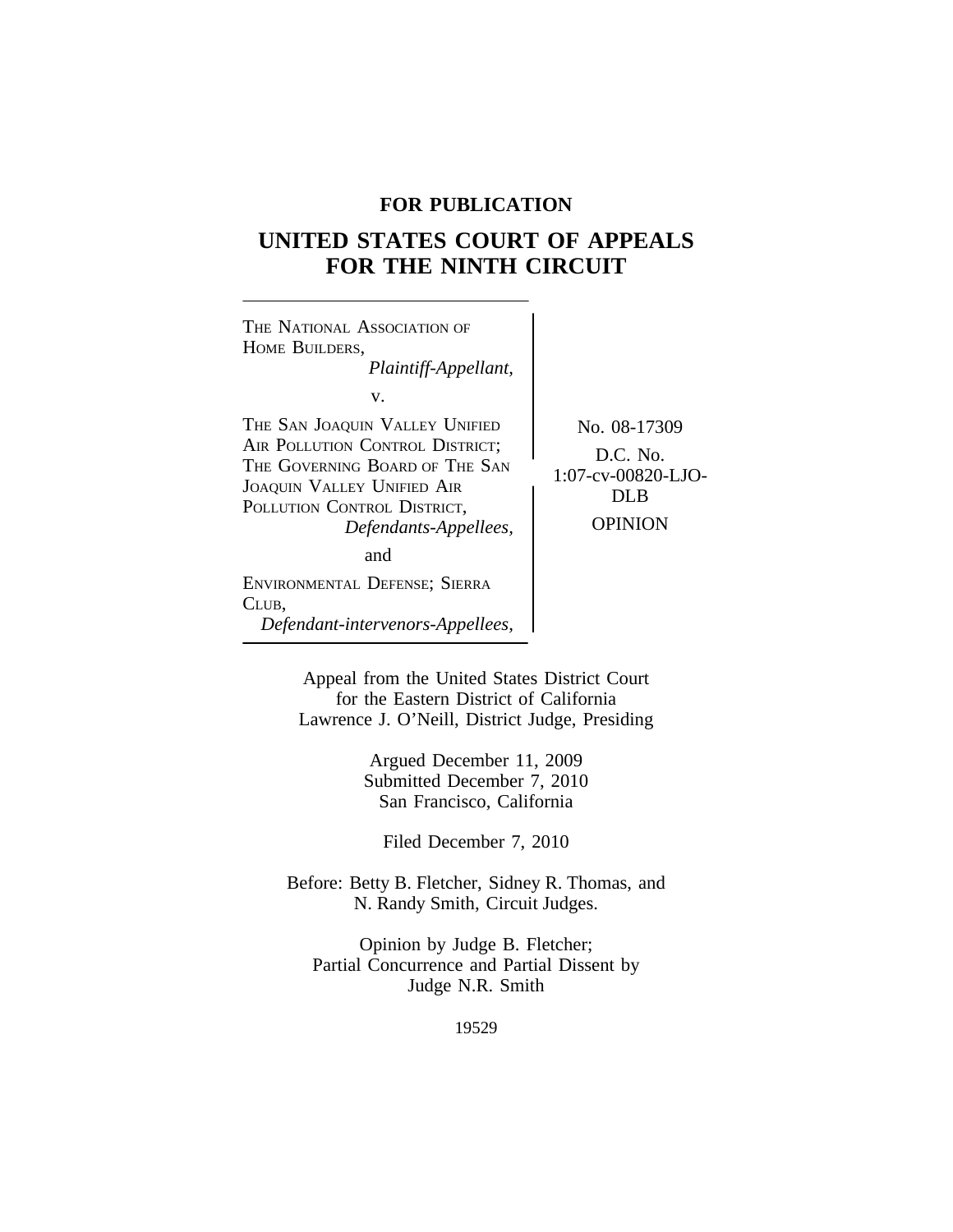# **COUNSEL**

Duane J. Desiderio, Washington, DC, Robert C. Horton and Paul S. Weiland, Nossaman LLP, Irvine, California, for plaintiff-appellant The National Association of Home Builders.

Philip M. Jay and Catherine T. Redmond, San Joaquin Valley Unified Air Pollution Control District, Fresno, California, for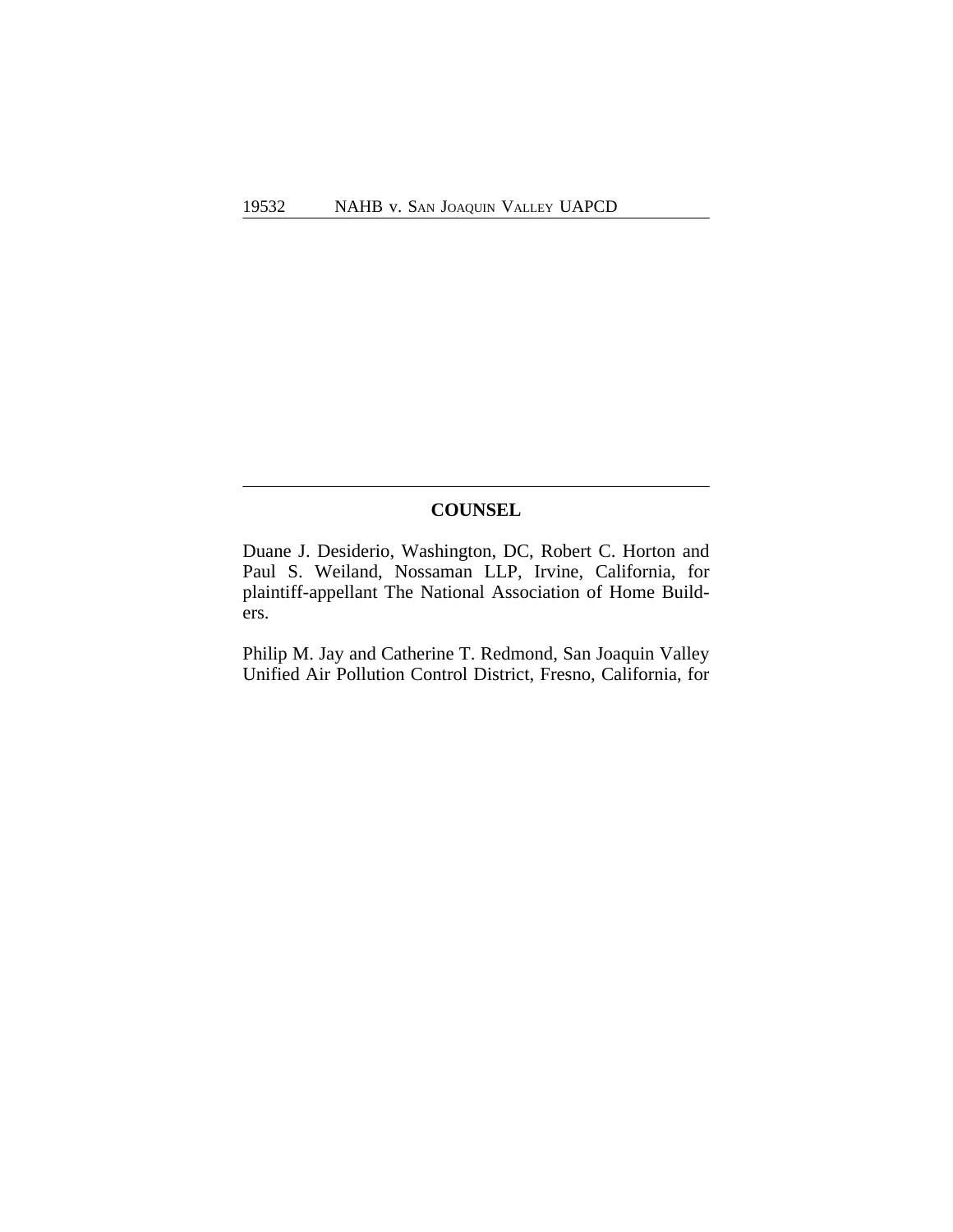defendant-appellee The San Joaquin Valley Unified Air Pollution Control District and the Governing Board of the San Joaquin Unified Air Pollution Control District.

Paul Cort and Gregory Cahill Loarie, Earthjustice, Oakland, California, for defendant-intervenor-appellee Environmental Defense and Sierra Club.

Lisa Trankley, Office of the Attorney General, Sacramento, California, for amicus curiae State of California.

Peter McVeigh, U.S. Department of Justice Environment and Natural Resources Division, Washington, DC, for amicus curiae Environmental Protection Agency.

#### **OPINION**

B. FLETCHER, Circuit Judge:

In response to levels of pollution that violated national air quality standards, the San Joaquin Valley Unified Air Pollution District adopted "Rule 9510," which requires development sites to reduce the amount of pollutants they emit. The National Association of Home Builders (NAHB) sued the District, claiming that Rule 9510 is preempted by the Clean Air Act. The district court held that Rule 9510 is not preempted. We affirm.

# I.

#### A.

The residents of the San Joaquin Valley breathe "an air that kills."<sup>1</sup> The air in the Valley contains dangerous levels of par-

**<sup>1</sup>**A.E. Housman, *A Shropshire Lad* 57 (1903).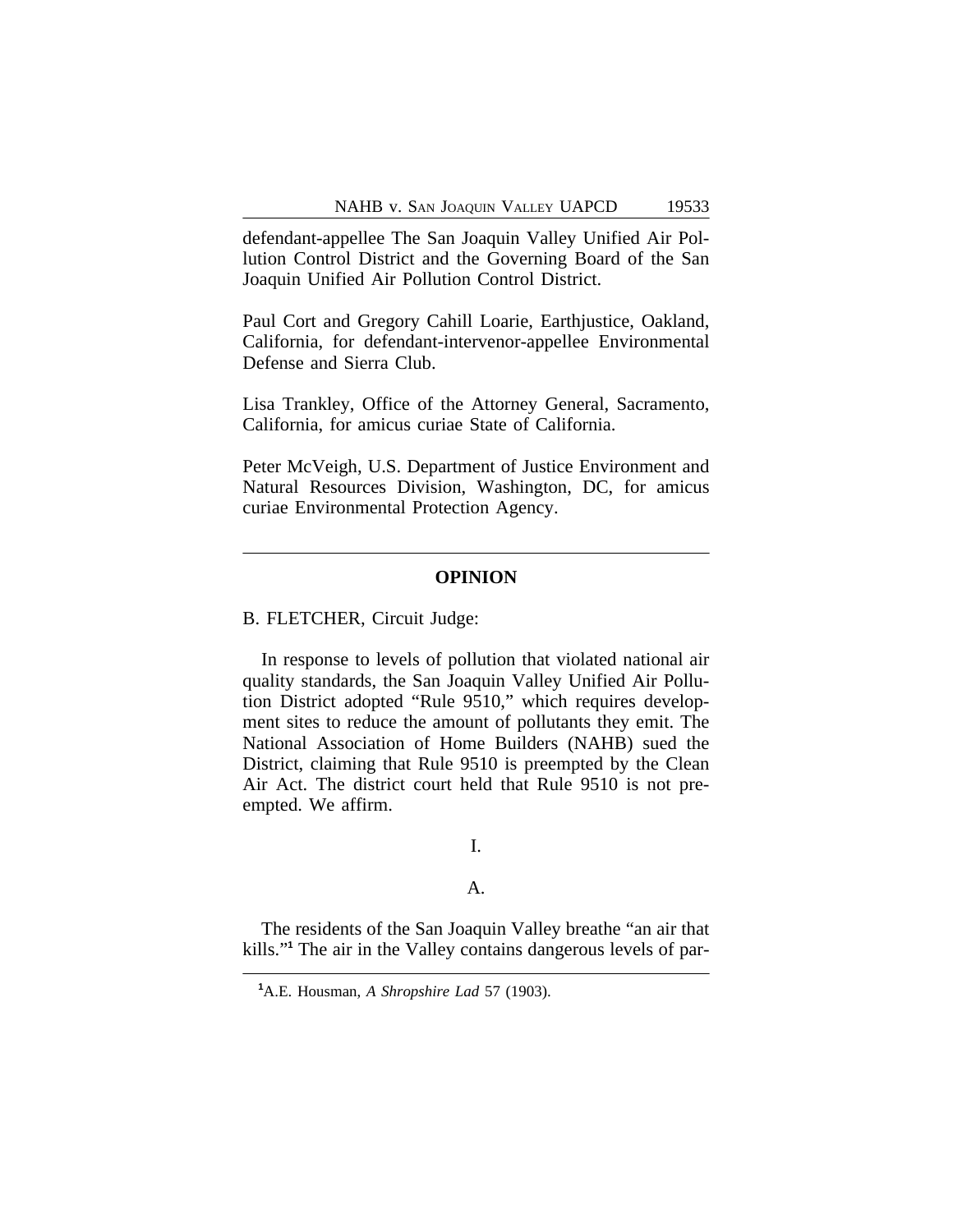ticulate matter and ozone pollution, substances that every year cause the deaths of many Americans, not to mention much cardiorespiratory disease. *See, e.g.*, National Ambient Air Quality Standards for Ozone, 73 Fed. Reg. 16,436, 16,448 (Mar. 27, 2008); National Ambient Air Quality Standards for Particulate Matter, 71 Fed. Reg. 61,144, 61,154 (Oct. 17, 2006).

Under the Clean Air Act (often "Act") and California law, Defendant San Joaquin Valley Unified Air Pollution Control District ("District") promulgates and enforces regulations to meet national air quality standards set by the Environmental Protection Agency (EPA). When the District began developing Rule 9510, the regulation at issue in this appeal, the District's air quality fell significantly short of federal standards in three areas: ozone, particulate matter under 10 microns in diameter ("PM10"), and particulate matter under 2.5 microns in diameter ("PM2.5."). Because the air in the District fell short of federal standards, the District had a duty under the Clean Air Act to develop implementation plans outlining how it would attain and maintain national standards. 42 U.S.C. § 7509(d) (2006). This duty is enforceable by sanctions. *Id.*  $§ 7509(b).$ 

In developing its implementation plans for PM10 and ozone, the District's studies found that construction and development sites contribute significantly to the Valley's emissions of PM10 and nitrogen oxides ("NOx"). NOx can be a chemical precursor to both ozone and particulate matter. The District found that due to the Valley's projected growth in population, emissions from construction and development would only grow. The District also projected that during the period from 2006 to 2010, construction equipment working on new development in the Valley would increase NOx emissions by 21.3 tons per day. That figure outstrips even the increase in motor vehicle emissions that the population growth was expected to cause. During this same 2006-2010 period, construction equipment was predicted to increase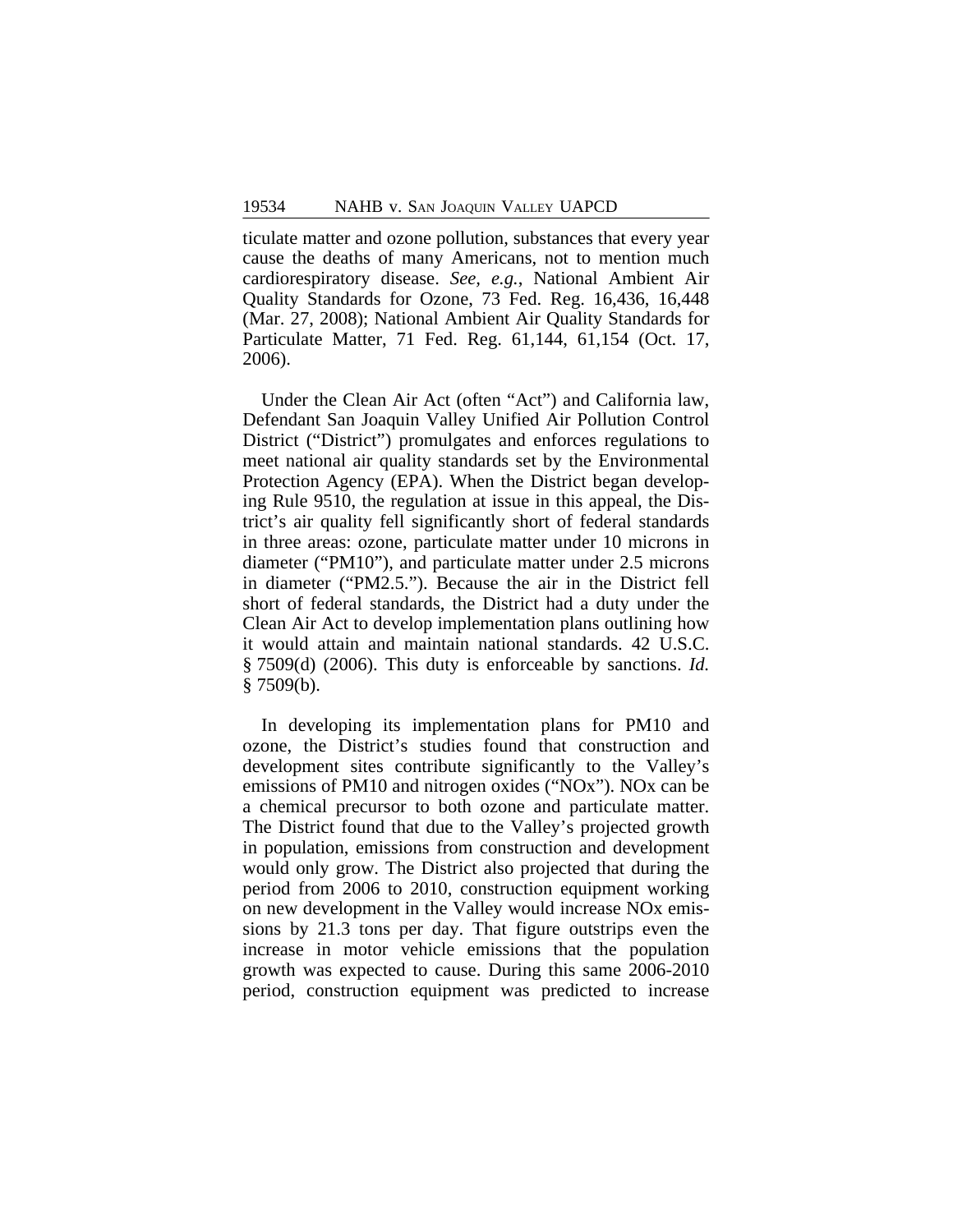PM10 emissions by 1.4 tons per day. Vehicles associated with new development would stir up road dust, further increasing PM10 emissions by 5.2 tons per day. To forestall these projected increases, and to prevent "backsliding" once national air quality standards were satisfied, the District developed Rule 9510, which regulates emissions from development projects.

The Rule applies only to certain development projects.**<sup>2</sup>** When the developer of one of these projects applies for approval, the District or the developer makes an "Air Impact Assessment," using an approved computer model to determine how much NOx and PM10 the development will produce if its emissions are not mitigated. These "baseline" emissions are of two sorts. The first are "construction equipment emissions," emissions of NOx and PM10 that come from construction equipment of greater than 50 horsepower "used or associated with the development project." The second sort of emissions are "operational emissions," which, as the name suggests, are those emissions that come from a development once it is up and running. In this appeal NAHB challenges only the Rule's regulation of construction equipment emissions, not its regulation of operational emissions.

Rule 9510 requires the District's or developer's computer model to measure the baseline level of construction equipment emissions by assessing the emissions that average California construction equipment would emit if it were used to complete the development. This baseline level can be adjusted if the model's usual assumptions about the development site are shown to be incorrect — if, for example, the construction

<sup>&</sup>lt;sup>2</sup>The Rule applies to any development that includes 50 residential units, 2,000 square feet of commercial space, 25,000 square feet of light industrial space, 100,000 square feet of heavy industrial space, 20,000 square feet of medical office space, 39,000 square feet of general office space, 9,000 square feet of educational space, 10,000 square feet of government space, 20,000 square feet of recreational space, or 9,000 square feet of space that does not fit one of the other categories.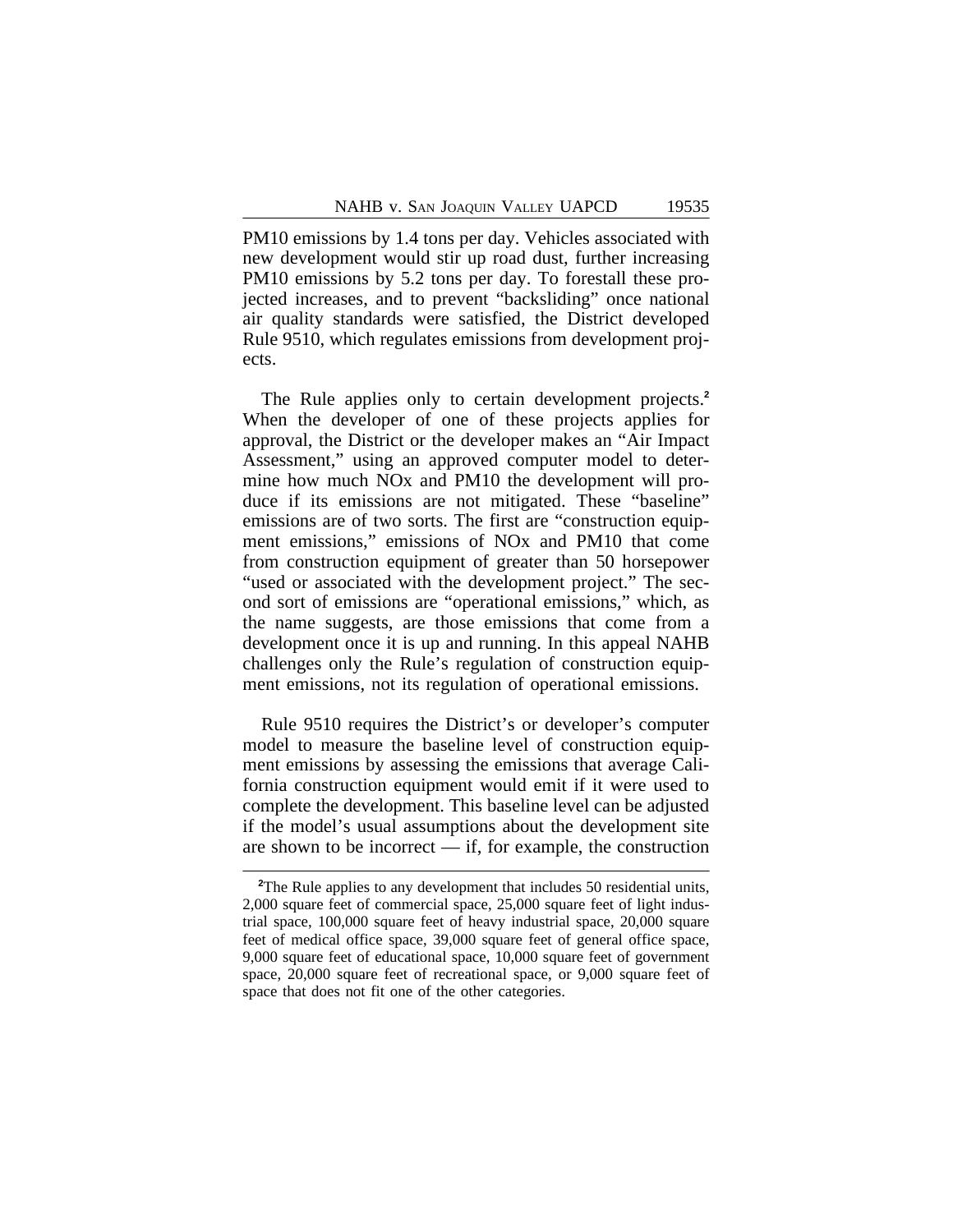will take a shorter than usual time to complete or if the size of the construction itself is smaller than the model assumed.

From that baseline calculation, Rule 9510 requires a 20% reduction in NOx emissions and a 45% reduction in PM10 emissions. A developer can submit information to the District on the construction equipment it will use at the site in order to refine the estimate of how much pollutant the site's construction equipment will actually emit. If the estimate shows that the construction equipment the developer plans to use at the site will already reduce NOx emissions by 20% and PM10 emissions by 45% from the baseline calculation, the developer need do no more. If the development site, under the estimate, cannot meet the required emissions reductions, a development may reduce its emissions by using add-on controls, cleaner fuels, or more advanced equipment. Alternatively, instead of reducing emissions, a development may simply pay fees that the District then uses to fund emissions reductions elsewhere.**<sup>3</sup>**

## B.

On June 6, 2007, NAHB filed a complaint in federal court asserting, among other claims, that the Clean Air Act preempts the provisions of Rule 9510 that address emissions from construction equipment. The district court allowed the Environmental Defense Fund and the Sierra Club ("Intervenors") to intervene to defend Rule 9510 along with the District. On cross-motions for summary judgment, the district court granted summary judgment to the District and Intervenors and denied it to NAHB.

**<sup>3</sup>**The Rule also requires a development to reduce by 33.3% its baseline operational emissions of NOx, and by 50% its baseline operational emissions of PM10. As with construction equipment emissions, a developer may comply with the operational emissions requirement by reducing onsite emissions, by paying fees, or any combination of the two. As we have noted, NAHB does not challenge this part of the Rule.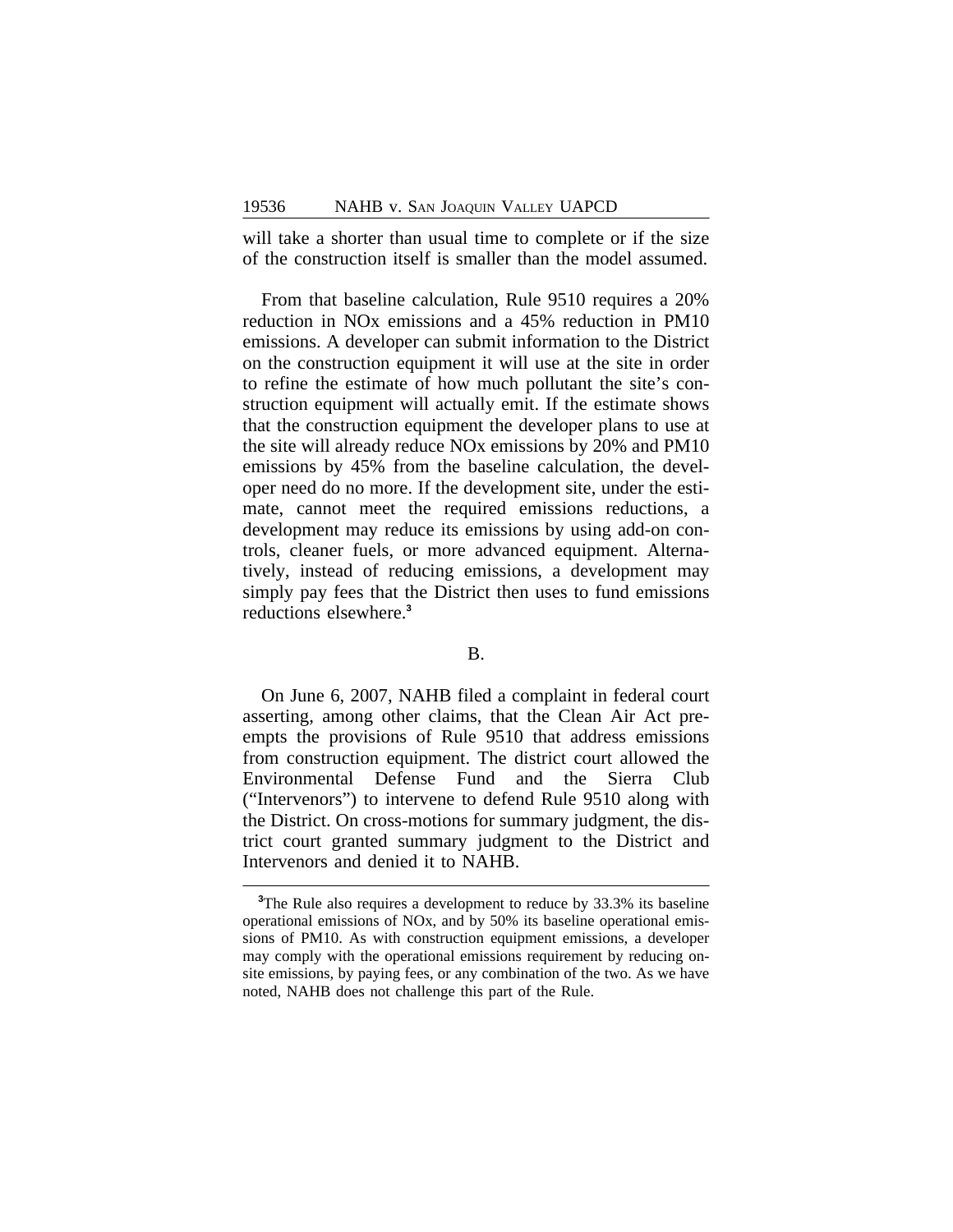NAHB timely appealed. The district court had original jurisdiction under 28 U.S.C. § 1331, *see, e.g.*, *Indep. Living Ctr. of S. Cal., Inc. v. Shewry*, 543 F.3d 1047, 1048-49 (9th Cir. 2008), and we have appellate jurisdiction under 28 U.S.C. § 1291.

II.

## A.

The Clean Air Act divides regulatory authority between the states and the federal government. The EPA sets national air quality standards, but the states have the responsibility to adopt state implementation plans, or SIPs, to achieve the national standards. SIPs are then submitted to the EPA for its approval. Generally speaking, the Act gives the states the job of regulating stationary sources of pollution, but the EPA, and with the EPA's permission California, are responsible for regulating emissions from motor vehicles and other mobile sources. *See generally Engine Mfrs. Ass'n v. EPA*, 88 F.3d 1075, 1078-80 (D.C. Cir. 1996).

The District adopted Rule 9510 under section 110(a)(5) of the Act, a provision addressing "indirect sources," which do not fit neatly into the categories of stationary source and mobile source. *See Sierra Club v. Larson*, 2 F.3d 462, 468 (1st Cir. 1993) (noting that "the 'indirect source' provision . . . blur[s]" the Act's general division of regulatory authority). Section 110(a)(5) authorizes the states to adopt "any indirect source review program."<sup>4</sup> 42 U.S.C.  $\S 7410(a)(5)(A)(i)$ 

**<sup>4</sup>**A state may, but is not required to, include such a program in its SIP. 42 U.S.C. § 7410(a)(5)(A)(i) (2006). If the EPA approves the SIP, the indirect source review program takes on the status of federal law. *Trs. for Alaska v. Fink*, 17 F.3d 1209, 1210 n.3 (9th Cir. 1994).

Rule 9510 was submitted to the EPA for approval in December 2006. Remarkably, the EPA did not issue a notice of proposed rulemaking on Rule 9510 until May 2010. Revisions to the California State Implementa-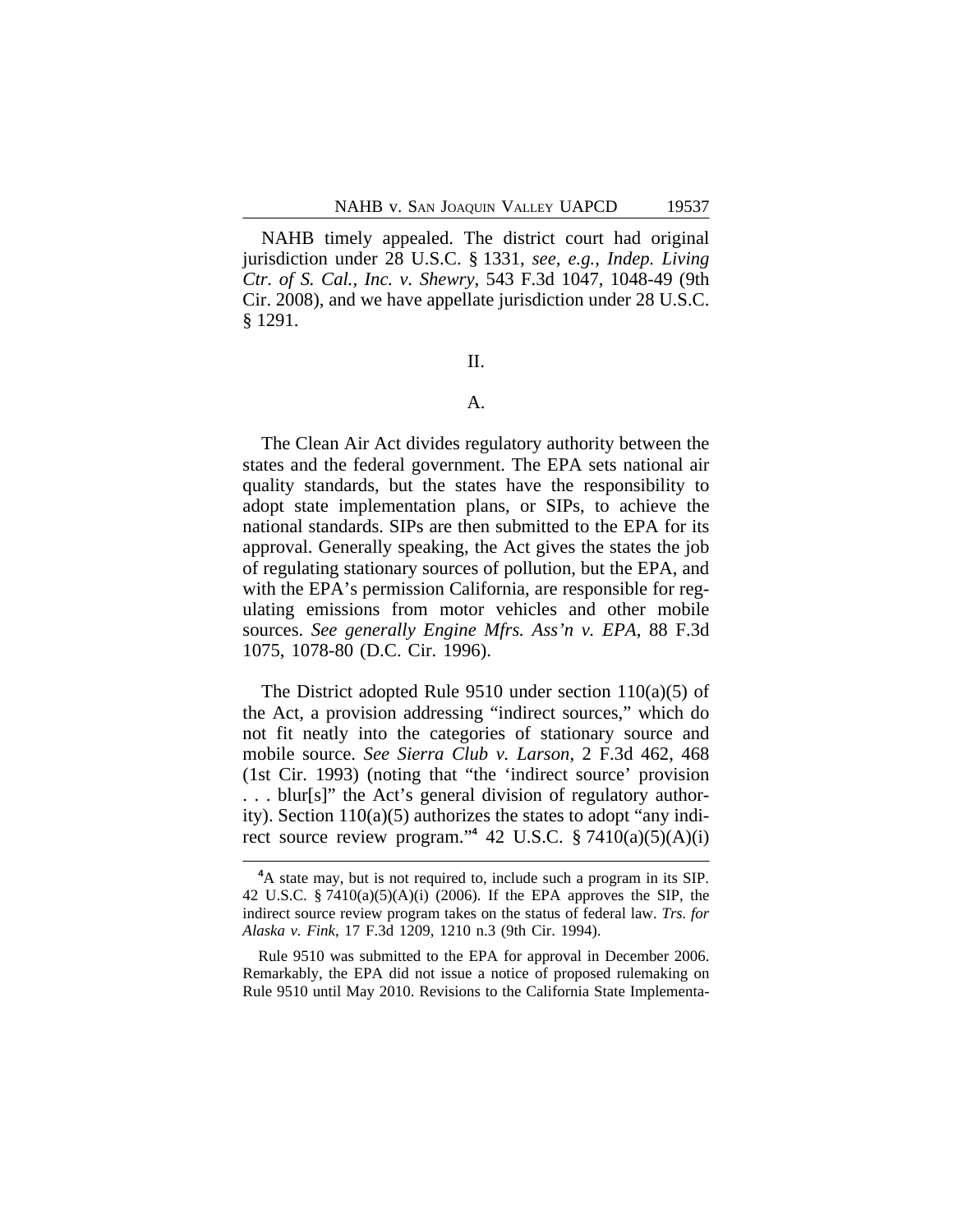(2006). An "indirect source review program" means "the facility-by-facility review of indirect sources of air pollution, including such measures as are necessary to assure, or assist in assuring, that a new or modified indirect source will not attract mobile sources of air pollution" that would contribute to the exceedance of national air quality standards or would prevent the maintenance of those standards. *Id.*  $§ 7410(a)(5)(D)$ . An "indirect source" is itself defined as

a facility, building, structure, installation, real property, road, or highway which attracts, or may attract, mobile sources of pollution. Such term includes parking lots, parking garages, and other facilities subject to any measure for management of parking supply . . . , including regulation of existing offstreet parking but such term does not include new or existing on-street parking. Direct emissions sources or facilities at, within, or associated with, any indirect source shall not be deemed indirect sources for the purpose of this paragraph.

*Id.* § 7410(a)(5)(C). The District believes Rule 9510 is an indirect source review program because it regulates the emissions from construction sites, an indirect source.

NAHB, on the other hand, dismisses Rule 9510 as a ruse adopted simply to regulate emissions from nonroad vehicles, a task that the Act prevents California from attempting without first securing the EPA's approval. NAHB relies on section 209(e) of the Act, which reads in pertinent part:

(e) Nonroad engines or vehicles

tion Plan, San Joaquin Valley Unified Air Pollution Control District, 75 Fed. Reg. 28,509 (May 21, 2010). In its notice of proposed rulemaking, the EPA proposed to approve Rule 9510. It has not, however, yet taken final administrative action on Rule 9510. Accordingly, we lift our stay of this matter, entered on May 20, 2010.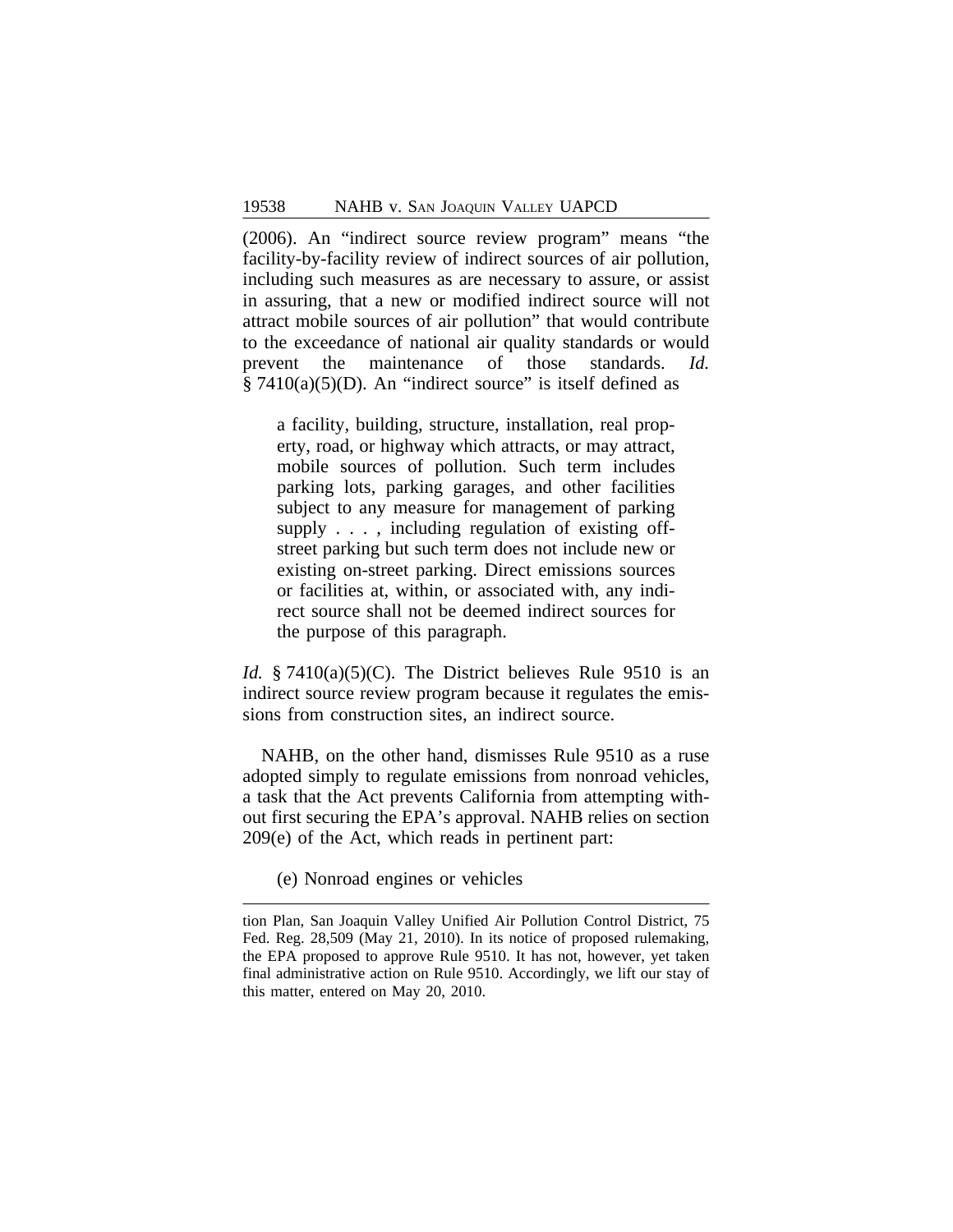(1) Prohibition on certain State standards

No State or any political subdivision thereof shall adopt or attempt to enforce any standard or other requirement relating to the control of emissions from either of the following new nonroad engines or nonroad vehicles subject to regulation under this chapter—

(A) New engines which are used in construction equipment or vehicles or used in farm equipment or vehicles and which are smaller than 175 horsepower.

(B) New locomotives or new engines used in locomotives.

. . . .

(2) Other nonroad engines or vehicles

(A) In the case of any nonroad vehicles or engines other than those referred to in subparagraph (A) or (B) of paragraph (1), the Administrator shall, after notice and opportunity for public hearing, authorize California to adopt and enforce standards and other requirements relating to the control of emissions from such vehicles or engines if California determines that California standards will be, in the aggregate, at least as protective of public health and welfare as applicable Federal standards.

42 U.S.C. 7543(e).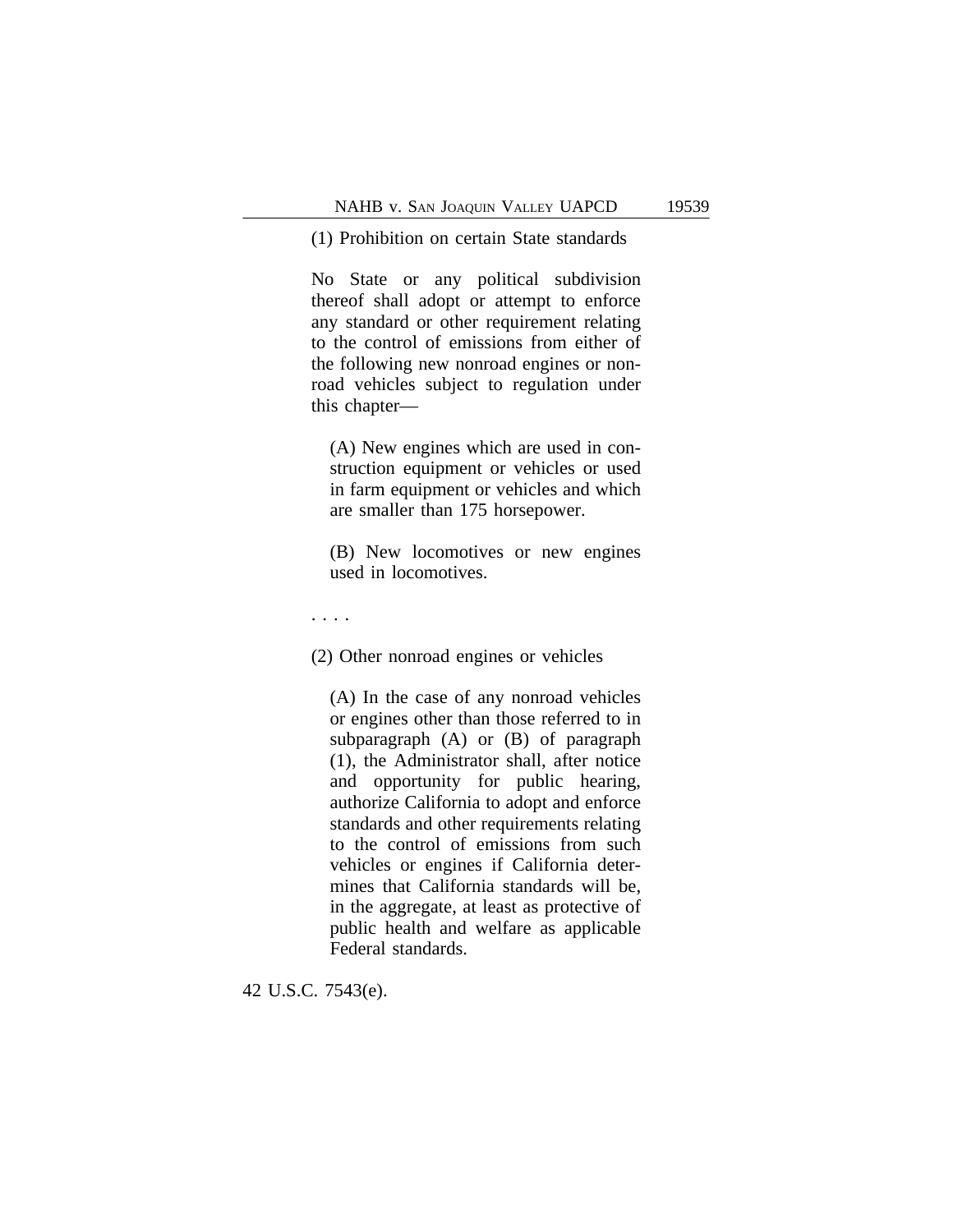Section 209(e)(1) expressly prohibits any state from "adopt[ing] or attempt[ing] to enforce any standard or other requirement relating to the control of emissions" from "[n]ew engines" smaller than 175 horsepower "which are used in construction equipment or vehicles." Section 209(e)(2) creates a zone of implied preemption. It requires the EPA's authorization before California can "adopt and enforce standards and other requirements relating to the control of emissions" from "any nonroad vehicles or engines" other than those referred to in section 209(e)(1). Any such standard or requirement that the EPA has *not* duly authorized, therefore, is impliedly preempted by section 209(e)(2). *Pac. Merchant Shipping Ass'n v. Goldstene*, 517 F.3d 1108, 1113 (9th Cir. 2008).

NAHB contends that section 209(e)(1) expressly preempts, and section 209(e)(2) impliedly preempts, Rule 9510's regulation of construction equipment.**<sup>5</sup>** We disagree and hold that Rule 9510 is preempted under neither provision.

#### III.

**[1]** Section 209(e)(1) of the Act preempts only those standards or requirements relating to the control of emissions from "new" construction equipment. The Act does not define what the word "new" in that provision means, but the EPA has interpreted section 209(e)(1)'s use of the word "new" to mean "showroom new," that is, never sold. *See* 40 C.F.R. § 1074.5 (2009). Under this interpretation, section 209(e)(1) would not preempt Rule 9510 because none of the construction equipment that Rule 9510 regulates could possibly be "showroom new."

**[2]** About a decade and a half ago, the D.C. Circuit

**<sup>5</sup>**Section 209(e)(1)'s express preemption would only extend, of course, to construction equipment with engines of less than 175 horsepower. 42 U.S.C. § 7543(e)(1)(A).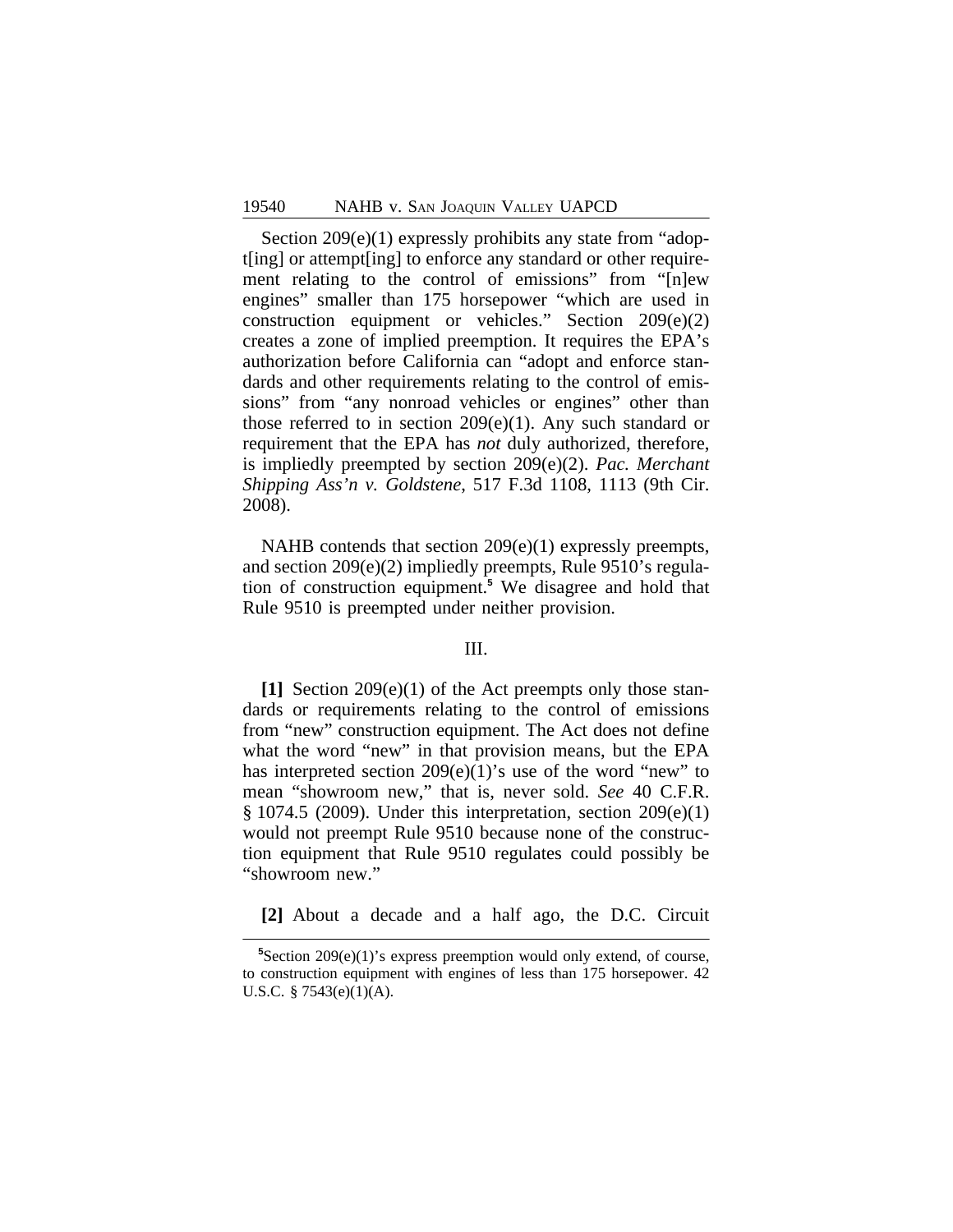deferred to the EPA's definition of "new" under *Chevron U.S.A., Inc. v. Natural Resources Def. Council, Inc.*, 467 U.S. 834 (1984). *See Engine Mfrs. Ass'n v. EPA*, 88 F.3d 1075, 1084-87 (D.C. Cir. 1996). After observing that the word "new" in section 209(e)(1) lacked a specific statutory definition, the D.C. Circuit noted that the EPA's definition made the use of "new" in section  $209(e)(1)$  consistent with the word's use elsewhere in the Act. *See* 88 F.3d at 1085-86; *see also Erlenbaugh v. United States*, 409 U.S. 239, 243-44 (1972) (recognizing *in pari materia* as a logical and well established canon of statutory construction). Nor did the EPA's definition render any provision of the Act a "nullity," 88 F.3d at 1086, or fly in the face of the legislative history, *id.* at 1086-87. Thus the EPA had not ignored the unambiguously expressed intent of Congress and had based its definition on a permissible construction of the statute. *Id.* at 1087. We agree with the D.C. Circuit, and NAHB has offered us no reason to think otherwise and so create a circuit split. Section 209(e)(1) is inapplicable to Rule 9510 and cannot preempt it.

#### IV.

**[3]** Section 209(e)(2) impliedly preempts "standards and other requirements relating to the control of emissions" from "any nonroad vehicles or engines other than those referred to in [section 209(e)(1)]." 42 U.S.C. § 7543(e)(2)(A) (2006). The District and Intervenors do not dispute that the construction equipment regulated by Rule 9510 qualifies as "nonroad vehicles or engines" under section 209(e)(2). The definitions of "nonroad engine" and "nonroad vehicle" in section 216 of the Act are comprehensive enough to include construction equipment, *see id.* § 7550(10)-(11), and section 209(e)(2)'s phrase "*other than* those referred to in [section 209(e)(1)]," *id.* at 7543(e)(2)(A) (emphasis added), shows that the engines and vehicles referred to in section 209(e)(1), which include construction equipment, do count as nonroad engines and vehicles.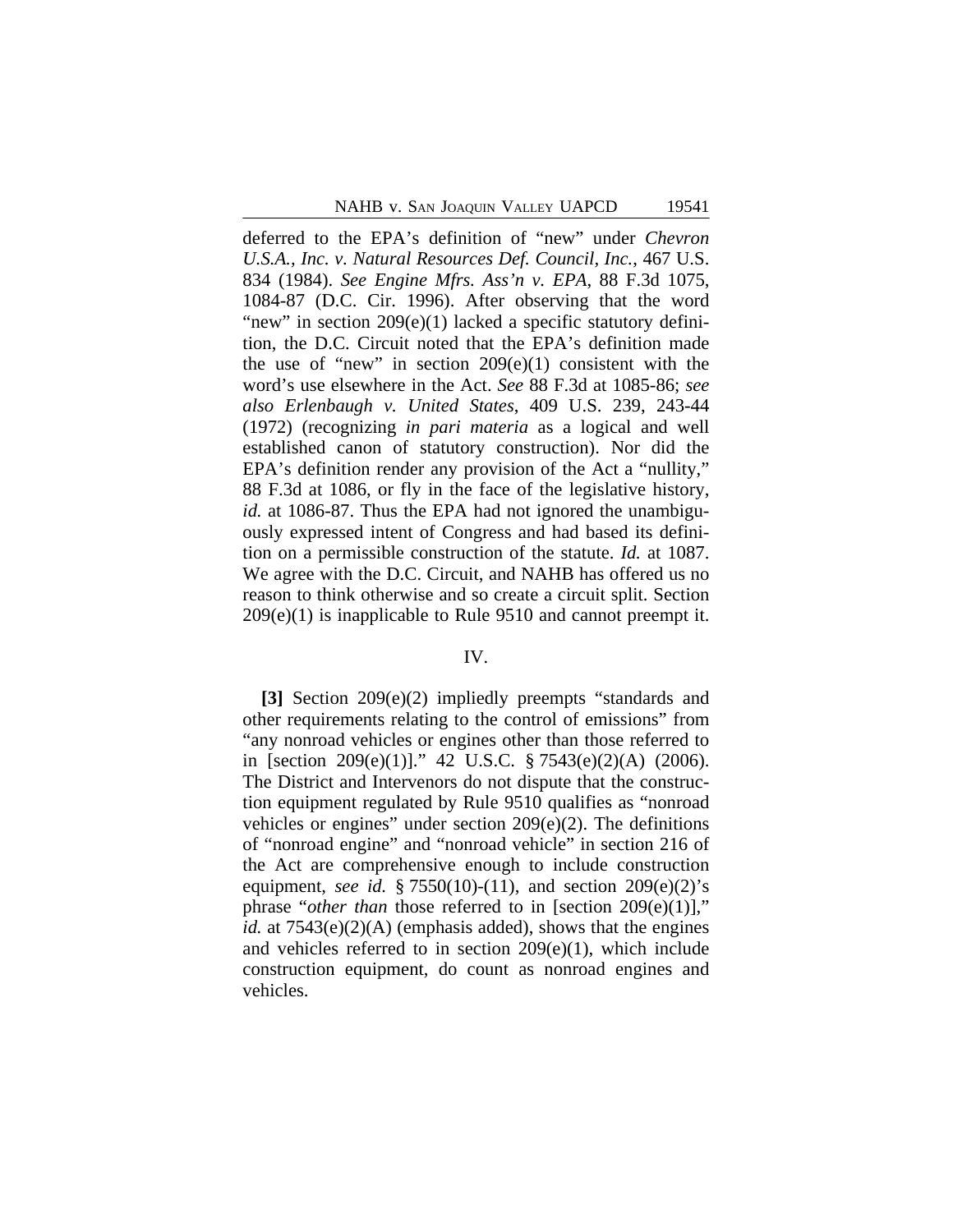In NAHB's view, section 209(e)(2) preempts Rule 9510 because the Rule "adopt[s] and enforce[s] standards and other requirements relating to the control of emissions from" construction equipment. *Id.* § 7543(e)(2)(A). Relying on *Engine Manufacturers Ass'n v. South Coast Air Quality Management District*, 541 U.S. 246 (2004), and *Pacific Merchant Shipping Ass'n v. Goldstene*, 517 F.3d 1108 (9th Cir. 2008), NAHB argues that Rule 9510 sets "standards and other requirements" because it commands developers to use construction equipment that reduces "baseline" emissions by a particular percentage, on pain of paying fees. Developers can comply with Rule 9510 in several different ways — by using cleaner fuels, or by buying newer equipment, or simply by paying fees but whether Rule 9510 sets "standards" or "other requirements" is analytically separate from how those standards or requirements are enforced. Rule 9510 establishes standards or other requirements, NAHB contends, no matter how much regulatory flexibility it allows developers in complying with them.

**[4]** We agree with NAHB's premise that under section 209(e)(2) the existence of "standards" or "other requirements" is a question separate from how the standards or requirements are enforced. As we shall explain, however, NAHB's claim of preemption does not follow from its premise. Even if Rule 9510 establishes standards or requirements, those requirements do not relate to the control of emissions from construction equipment.

In so holding, we think it crucial that the District adopted Rule 9510 under the Act's "indirect source review program" provision, section  $110(a)(5)$ . But the parties dispute whether section 110(a)(5) actually authorizes Rule 9510. We therefore examine first whether Rule 9510 fits within the terms of section  $110(a)(5)$ . We then turn to the authorities, that, according to NAHB, require us to hold Rule 9510 preempted.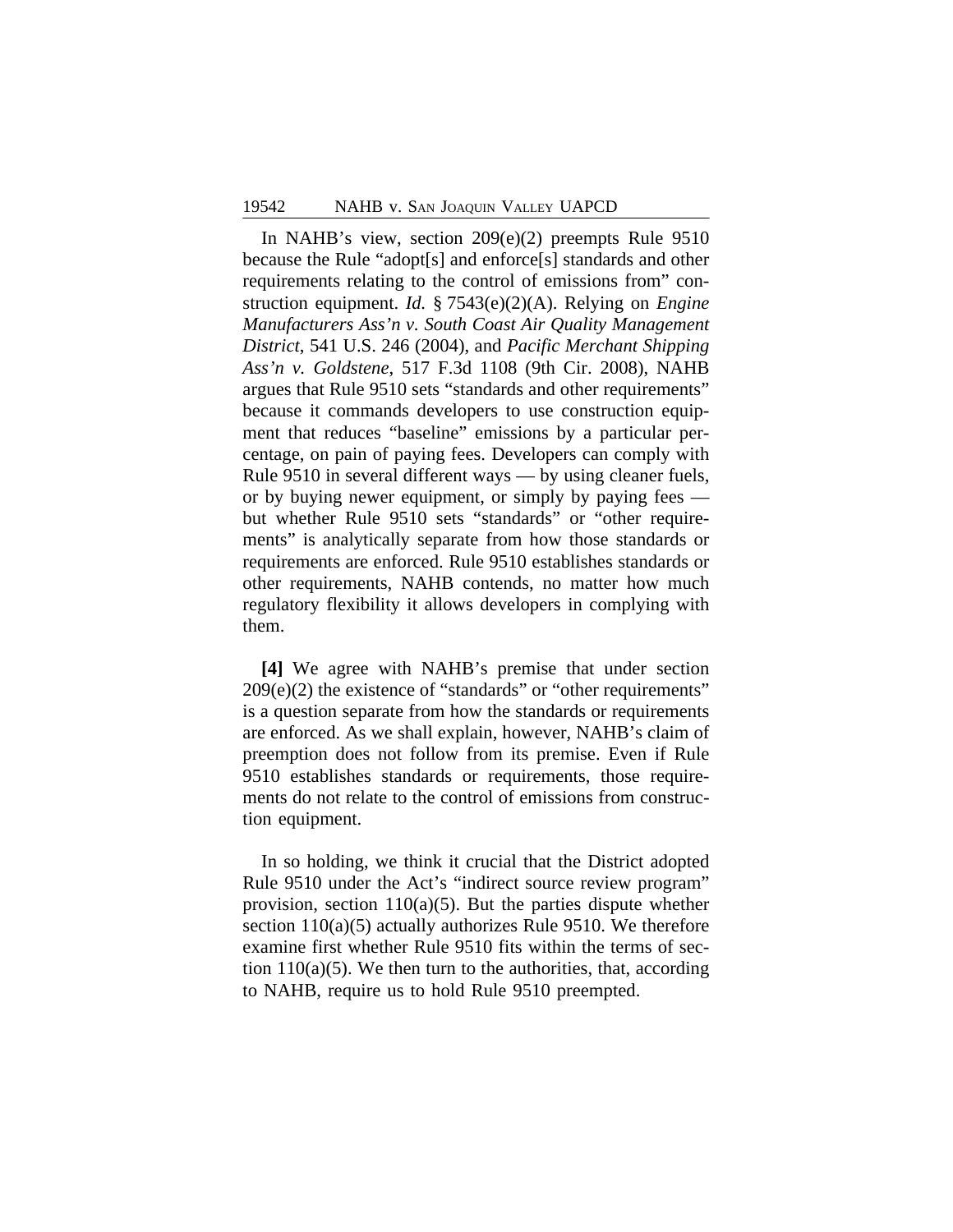## A.

NAHB argues that Rule 9510 cannot qualify as an indirect source review program under section  $110(a)(5)$  because the Rule is directed at construction equipment and not the construction site itself. While there is surprisingly little precedent interpreting section  $110(a)(5)$  and seemingly no case law illuminating the precise question presented here, we think the plain language of the statute disposes of NAHB's argument.

**[5]** NAHB correctly observes that Rule 9510 is ultimately directed at emissions that come from construction equipment. This fact by itself, however, cannot mean that Rule 9510 falls outside the bounds of section  $110(a)(5)$ 's "indirect source review program." Emissions from any indirect source come from the direct sources located there; that is precisely what makes an indirect source indirect. Every regulation of the emissions from an indirect source, then, will ultimately regulate direct sources. If an indirect source review program were not allowed in some circumstances to impute direct sources of emissions to an indirect source as a whole, there could be no regulation of the emissions from indirect sources and no indirect source review program could exist.

NAHB relies heavily on the proviso in the statute reading, "Direct emissions sources or facilities at, within, or associated with, any indirect source shall not be deemed indirect sources for the purpose of this paragraph."  $42$  U.S.C.  $\S$  7410(a)(5)(C). According to NAHB, because Rule 9510 regulates emissions from a direct emissions source — construction equipment the Rule institutes a program of reviewing direct sources, not indirect ones.

The statutory proviso on which NAHB relies only makes sense if it is read to prohibit an indirect source review program from targeting direct sources "at, within, or associated with, any indirect source" *apart from* the program's regulation of an indirect source. If the proviso were read to prohibit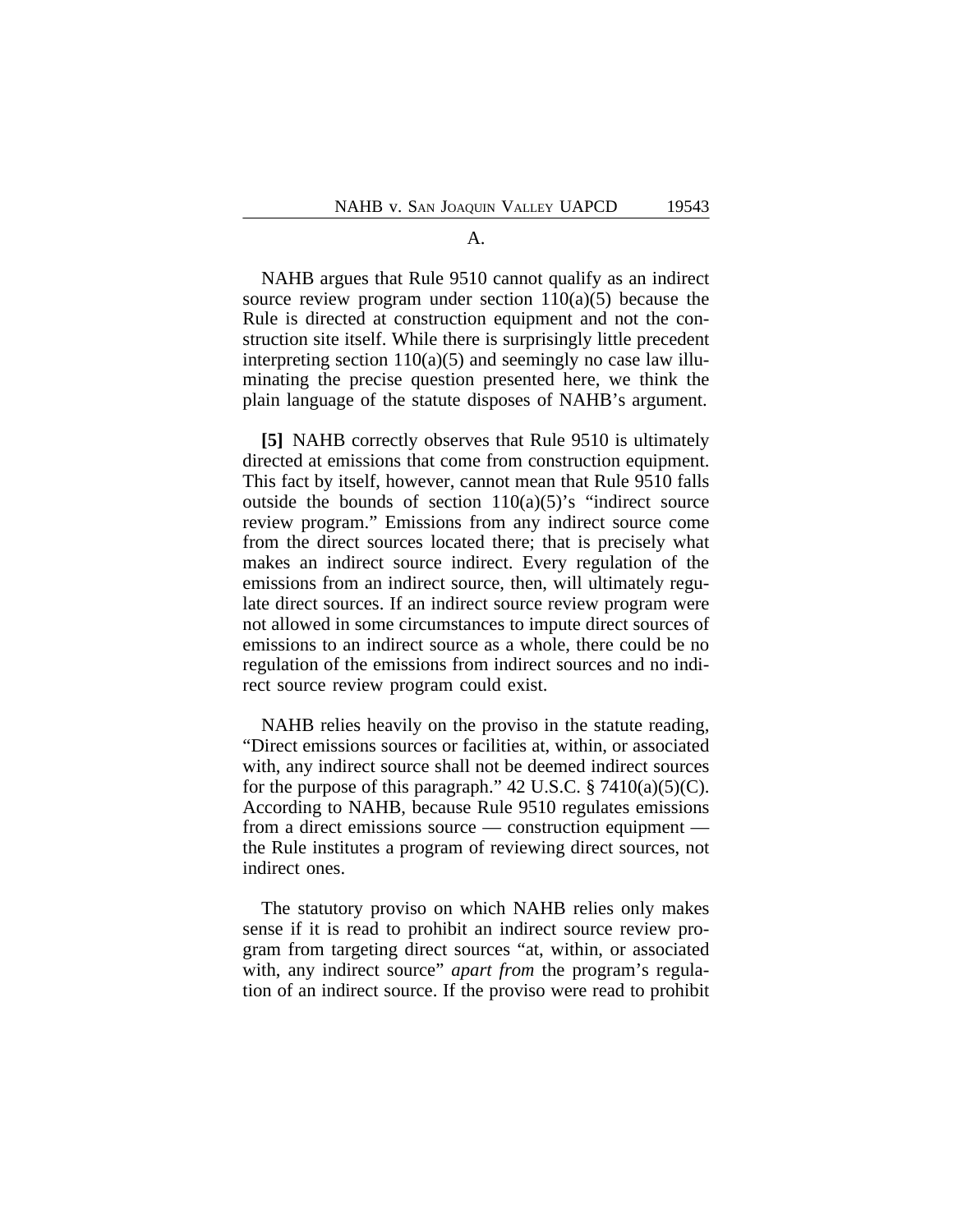a regulatory effect on direct sources while they are at an indirect source, there could be no indirect source review programs. As we have explained, regulation of emissions from an indirect source necessarily regulates emissions from direct sources.

**[6]** We cannot conclude that Rule 9510 comes within section  $110(a)(5)$ 's "direct emissions sources" proviso, for the simple reason that Rule 9510 does not target direct sources apart from its regulation of the indirect source as a whole. The Rule, after all, measures the emissions it regulates by reference to a particular development site. The "baseline" amount of emissions, and the required reduction in emissions from that baseline, are both calculated in terms of the development as a whole. The Rule and the emissions reductions it requires are site-based rather than engine- or vehicle-based. *See* 42 U.S.C.  $\S$  7410(a)(5)(C) (requiring that an indirect source review program be a "facility-by-facility" review). It regulates an indirect source as a whole.

That Rule 9510 targets sites rather than equipment can also be seen by its scope of application. By its terms, the Rule's restrictions apply to certain kinds of *developments*, rather than to certain kinds of construction equipment. *See supra* p. 19535 & n.2. Whether the Rule's mandates reach certain construction equipment depends not on the character of construction equipment but the character of the site where the equipment happens to be located.

**[7]** Far from prohibiting Rule 9510, the plain language of section  $110(a)(5)$  affirmatively authorizes it. A development site easily qualifies as "real property," or a "facility," "structure," or "installation." 42 U.S.C.  $\S 7410(a)(5)(C)$ . By measuring emissions by, and requiring emission reductions from, development sites as a whole, the Rule qualifies as a "facilityby-facility" review of indirect sources. *Id.* Finally, the Rule's clear purpose is "to assure, or assist in assuring" that these sites "will not attract" construction equipment that would con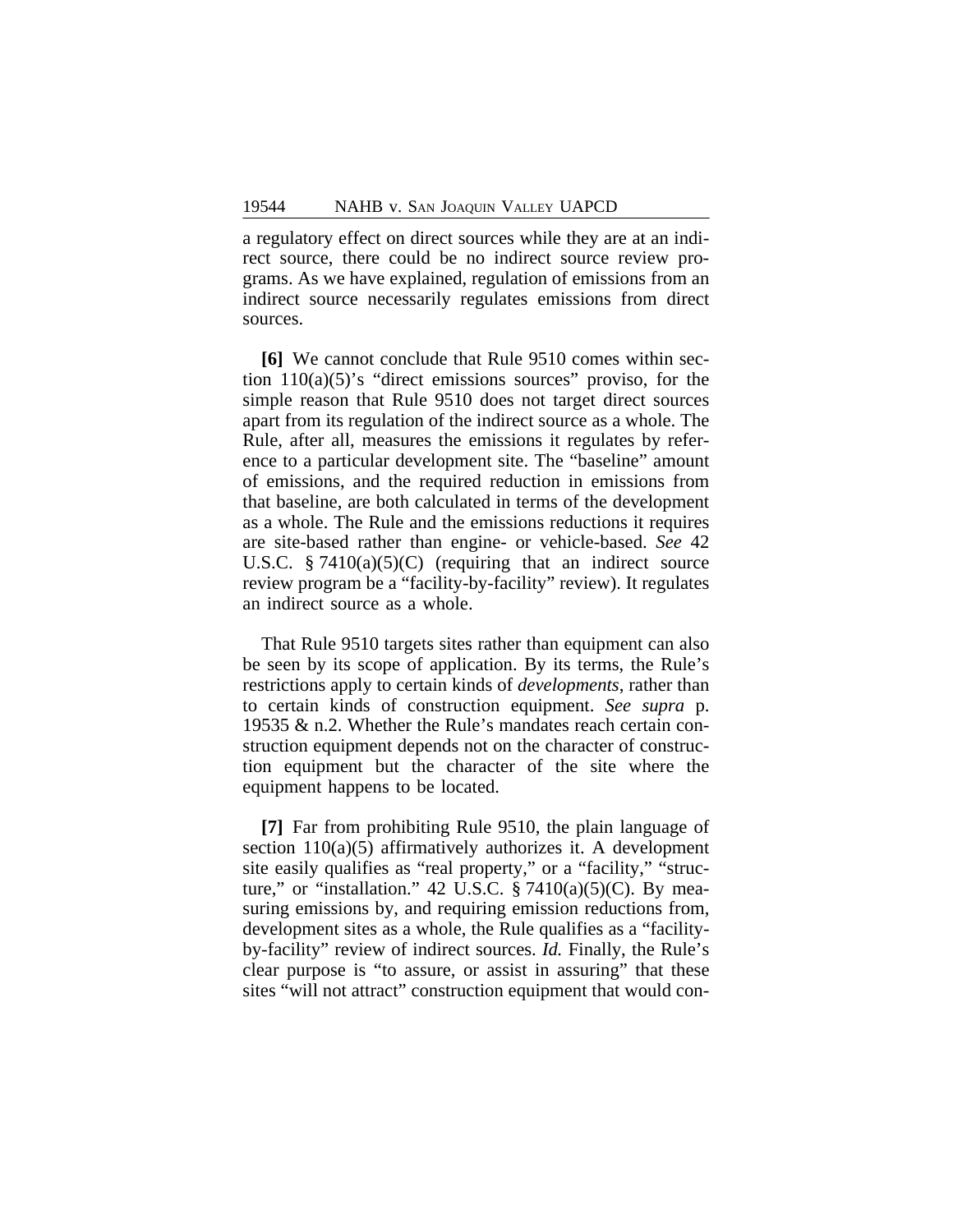tribute to the exceedance of, or the failure to maintain, national air quality standards in the San Joaquin Valley.**<sup>6</sup>** *Id.* Rule 9510 is authorized by section  $110(a)(5)$  of the Act.

B.

Because the plain language of the Act's "indirect source review program" provision, section 110(a)(5), authorizes Rule 9510, we must cautiously examine the Act before we conclude that another of its provisions, section 209(e)(2), preempts Rule 9510. It would be odd if the Act took away from the states with one hand what it granted with the other. "[W]here possible, provisions of a statute should be read so as not to create a conflict." *La. Pub. Serv. Comm'n v. FCC*, 476 U.S. 355, 370 (1986) (discussing the scope of preemption under the Communications Act of 1934).

**[8]** Preemption would be an especially strange result given the history of the Act. Congress added section  $110(a)(5)$  to the Act in 1977 after the EPA had tried to force the states to regulate indirect sources of pollution. *See Manchester Envtl. Coal. v. EPA*, 612 F.2d 56, 57-58 (2d Cir. 1979). When the states had not regulated indirect sources to the EPA's satisfaction, the EPA began to promulgate its own rules for indirect sources. *Id.* at 58. The EPA's move "drew heavy criticism" because [it] represented a significant federal intrusion into the traditionally local domain of land use control." *Id.* (citations omitted). In response to the EPA's actions, a 1977 amendment to the Act "severely limit[ed] the EPA's authority" over

**<sup>6</sup>**We note that the California Court of Appeal recently came to the same conclusion in parallel state litigation about Rule 9510. *Cal. Bldg. Indus. Ass'n v. San Joaquin Valley Air Pollution Control Dist.*, 100 Cal. Rptr. 3d 204 (Ct. App. 2009). The court concluded that the District had the authority to promulgate and enforce Rule 9510 under section 110(a)(5) and a state regulation that is materially indistinguishable from section 110(a)(5). *Id.* at 218. "The District's definition of 'indirect source,' " the court noted, "is not only reasonable but is also the only logical way to interpret the term." *Id.*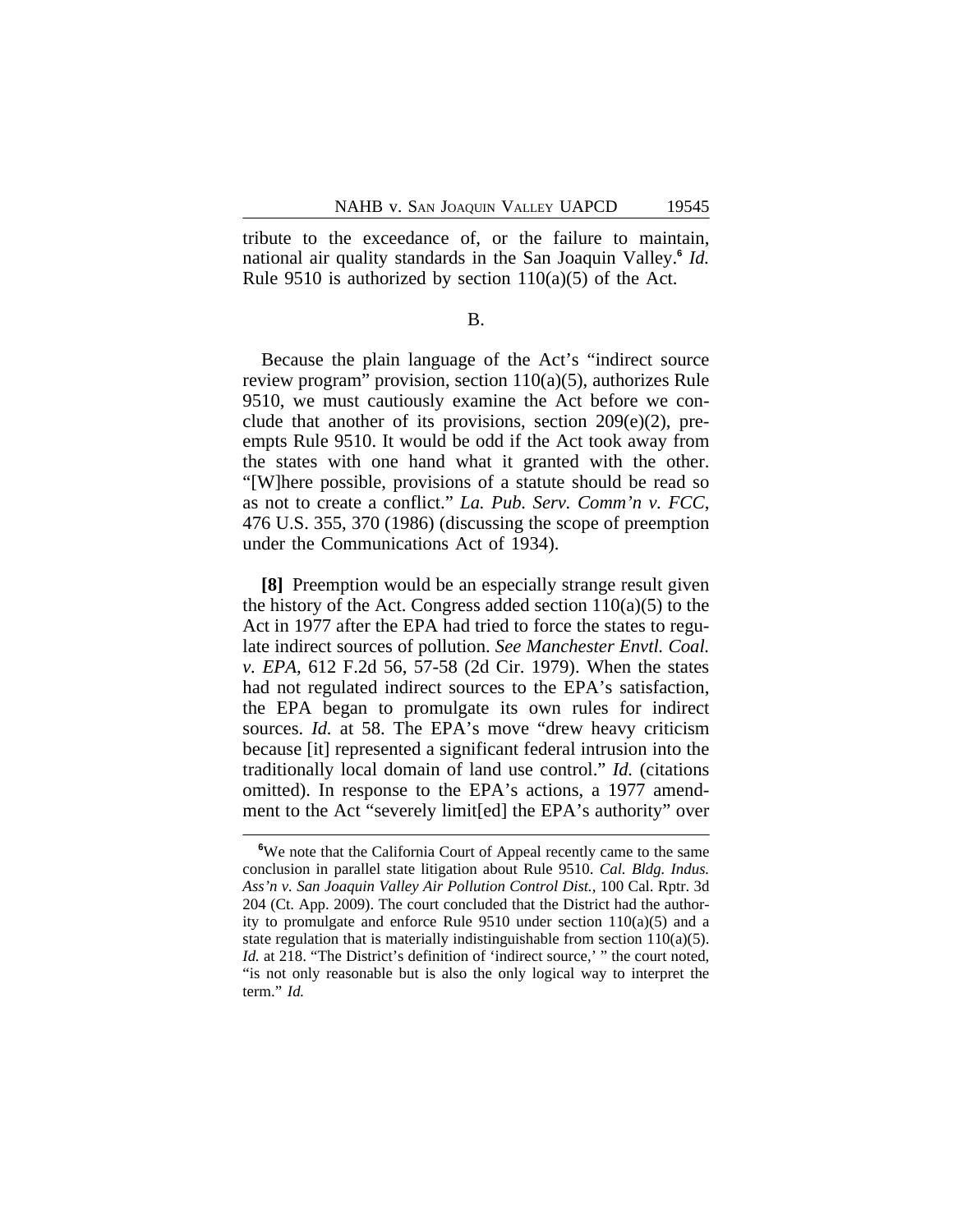indirect sources, *id.*, but "left largely to the states" the matter of "whether and how to regulate" indirect sources, *Sierra Club v. Larson*, 2 F.3d 462, 467 (1st Cir. 1993). In light of the underlying purpose of section  $110(a)(5)$  — to return power to states and localities — it would be surprising if the Act nevertheless preempted a local rule that qualified as an indirect source review program under section  $110(a)(5)$ .

# C.

Keeping in mind that Rule 9510 is a proper indirect source review program under section  $110(a)(5)$ , we proceed to examine the arguments NAHB makes, and the authorities it advances, in favor of preemption.

#### 1.

NAHB contends that Rule 9510 establishes a "standard[]" within the meaning of section 209(e)(2) and is therefore preempted. It relies heavily on *South Coast*, a Supreme Court case concerning section 209(a) of the Act, which preempts states from adopting or attempting to enforce "any standard relating to the control of emissions from new motor vehicles or new motor vehicle engines." 42 U.S.C. § 7543(a). The question in *South Coast* was whether this provision preempted local rules requiring certain fleets of vehicles — street sweepers, airport taxicabs, and solid waste collection vehicles, among others — to purchase or lease certain low-emissions vehicles when adding or replacing vehicles in their fleets. *South Coast*, 541 U.S. at 249-51.

**[9]** Looking to the dictionary, the Court held that "standard" in section 209(a) meant "that which 'is established by authority, custom, or general consent, as a model or example; criterion; test.' " *Id.* at 252-53 (quoting *Webster's Second New International Dictionary* 2455 (1945)). The *South Coast* district's six rules were standards within the meaning of section 209(a) because they required fleet operators to buy vehi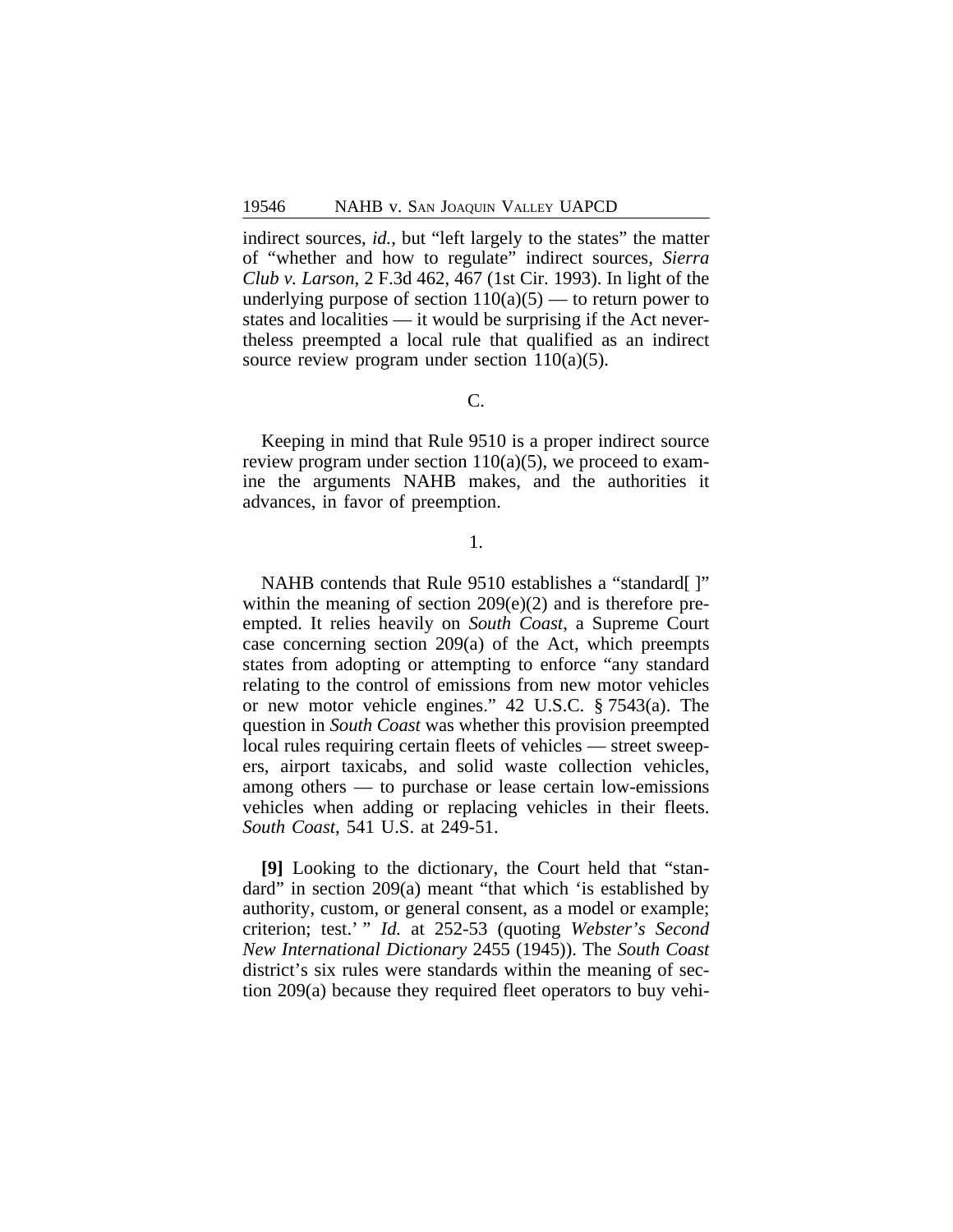cles with certain emissions characteristics. It did not matter that the rules were directed at purchasers rather than manufacturers. How a standard is enforced or complied with, *South Coast* held, is different from whether there is a standard at all. *Id.* at 253. A standard itself is simply that which requires a "vehicle or engine" not to "emit more than a certain amount of a given pollutant, . . . be equipped with a certain type of pollution-control device, or . . . have some other design feature related to the control of emissions." *Id.*

**[10]** NAHB argues that, like the rules in *South Coast*, Rule 9510 establishes a "standard[ ]," in this case, one "relating to the control of emissions" from construction equipment. 42 U.S.C. § 7543(e)(2)(A). It does not matter that a developer can comply with Rule 9510 in several different ways, because *South Coast* teaches that "the means of enforcing standards" should not be confused with whether or not a standard exists. 541 U.S. at 253. Rule 9510 is a standard simply because it requires construction equipment not to "emit more than a certain amount of a given pollutant." *Id.*

NAHB also appeals to *Pacific Merchant Shipping*, in which we held that section 209(e)(2) preempted California rules requiring the auxiliary diesel engines on certain ocean-going vessels not to emit more than a certain amount of pollutants. 517 F.3d at 1114-15.**<sup>7</sup>** In that case, we reasoned that the California rules were "standards" or "other requirements" because they "require[d] that engines 'not emit more than' the amount of [pollutants] they would emit if using the specified [lowsulfur] fuels." 517 F.3d at 1114 (quoting *South Coast*, 541 U.S. at 253). It did not matter that the rules allowed vessel operators to use certain fuels to meet the standard. Nor, says NAHB, should it matter here that developers can meet the mandates of rule 9510 through cleaner fuels or other alterna-

<sup>&</sup>lt;sup>7</sup>The parties agreed that the regulated vessels qualified as nonroad vehicles under section 209(e)(2). 517 F.3d at 1113.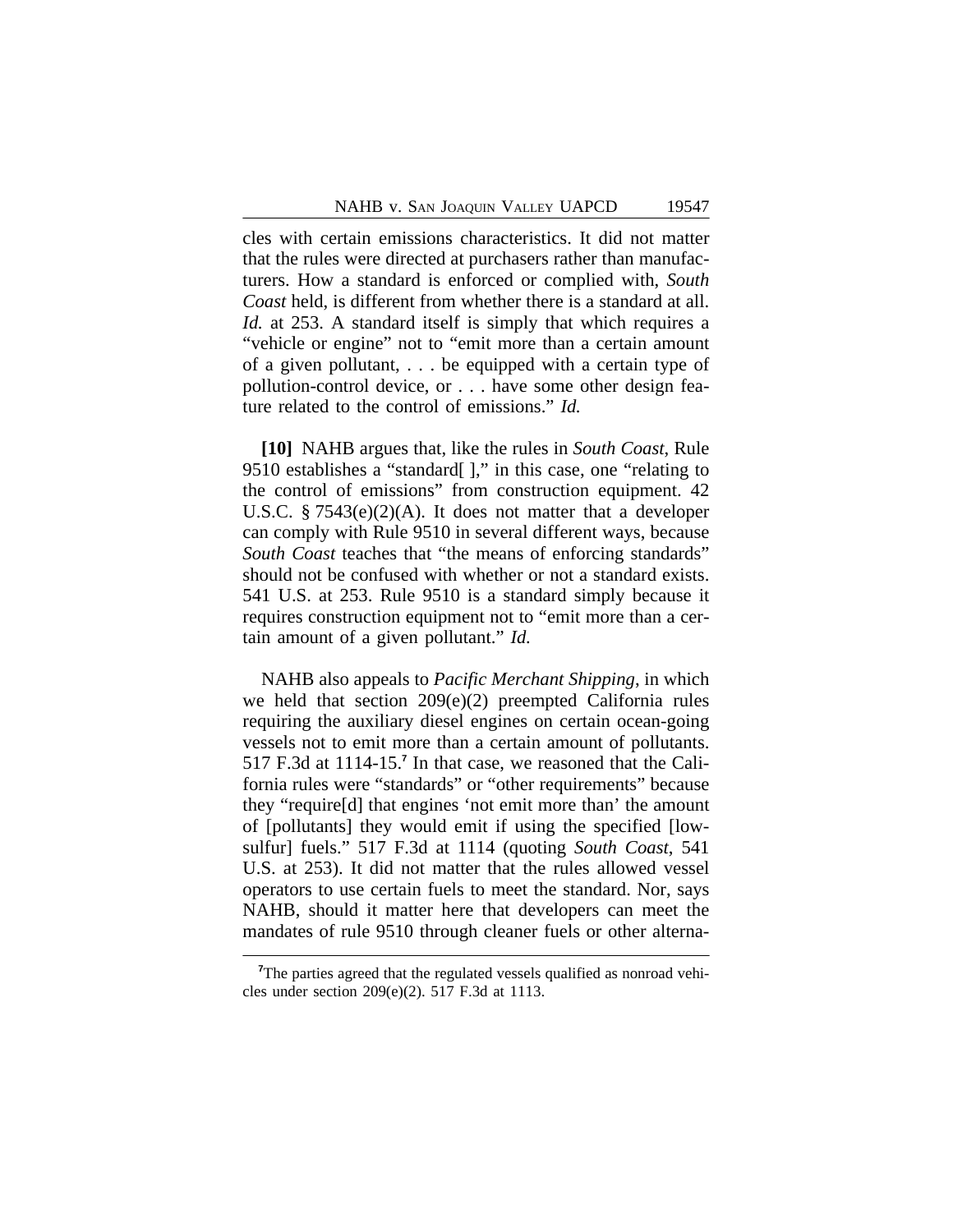tive means. As in *South Coast*, "the means of compliance are irrelevant." *Id.* (citing *South Coast*, 541 U.S. at 253).

**[11]** Neither *South Coast* nor *Pacific Merchant Shipping* is on point. Both cases addressed rules that regulated emissions from vehicles. Rule 9510 does not target vehicles or engines. It targets emissions, and requires emissions reductions, from a development site as a whole. It does not require "a vehicle or engine" not to "emit more than a certain amount of a given pollutant," 541 U.S. at 253 — it requires a *development site* not to do so. In other words, the dispositive question is not whether Rule 9510 establishes a standard or other requirement. The question is whether it establishes a standard or other requirement "relating to the control of emissions from *[nonroad] vehicles or engines*," i.e., construction equipment. 42 U.S.C. § 7543(e)(2)(A) (emphasis added). Because Rule 9510 is targeted at a development site as a whole, its standard or requirement relates to emissions from an indirect source, not from nonroad vehicles or engines.

NAHB scorns this distinction, characterizing it as artificial and pointing out that the emissions from a development site during its construction phase come from construction equipment. But the distinction NAHB deprecates comes from the Clean Air Act itself. The Act, by allowing states to regulate indirect sources of pollution, necessarily contemplates imputing mobile sources of pollution to an indirect source as a whole. If an indirect source review program could not attribute the emissions from mobile sources, while they are stationed at an indirect source, to the indirect source as a whole, states could not adopt any indirect source review program. What allows Rule 9510 to qualify as an indirect source review program under section  $110(a)(5)$  is precisely what allows the Rule to avoid preemption under section  $209(e)(2)$ : its sitebased regulation of emissions. In this way, the two sections do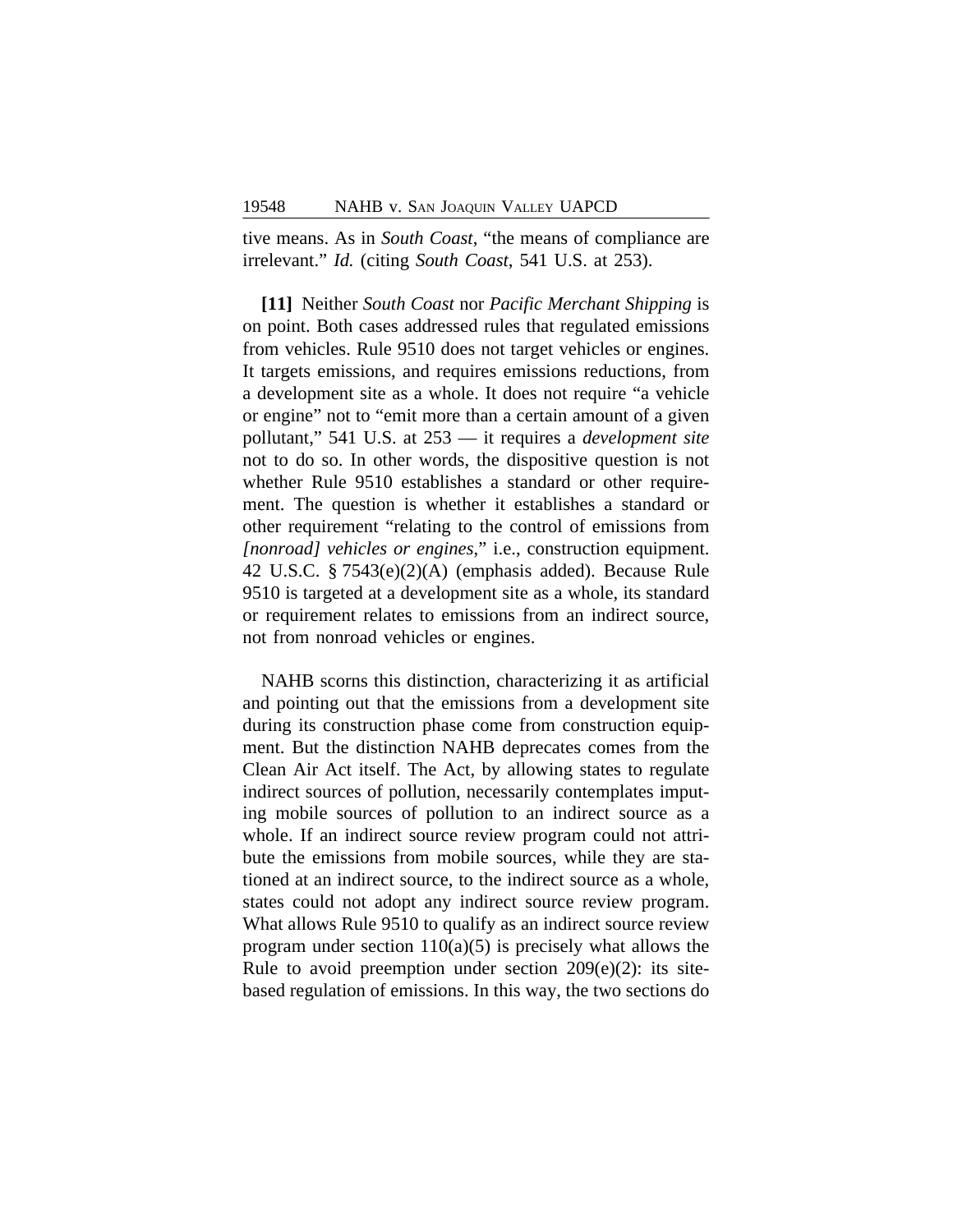not conflict, but rather fit together neatly like two interlocking puzzle pieces.**<sup>8</sup>** *See La. Pub. Serv. Comm'n*, 476 U.S. at 370.

## 2.

Relying on a number of regulations, NAHB argues that section 209(e)(2) preempts states from regulating the emissions from groups of construction equipment just as much as it preempts state regulation of emissions from individual pieces of equipment. According to NAHB, Rule 9510 merely regulates groups of, rather than individual, vehicles and engines.

**[12]** Under its delegated power to adopt and enforce "*standards* applicable to the emission of any air pollutant from any class or classes of new motor vehicles or new motor vehicle engines," 42 U.S.C. § 7521(a)(1) (emphasis added), the EPA has promulgated regulations that require manufacturers to produce vehicles that — on average — meet a particular emissions limit. *See, e.g.*, 40 C.F.R. § 86.1811-04(d). Thus a manufacturer may make one model that emits more pollutants than the "fleet-average" standard, but still complies with the standard because it makes another model that emits fewer pollutants than the fleet-average standard. If an emissions limit gauged by reference to a fleet of vehicles as a whole qualifies as a "standard," NAHB argues, then an emissions limit gauged by reference to the "fleet" of vehicles operating at a particular site is also a standard. In fact, the EPA itself has stated that section 209(e)(2) preempts states from enforcing their own fleet-average standards against *nonroad* vehicles

**<sup>8</sup>**Compare *South Coast*, which noted that section 246 of the Act, 42 U.S.C. § 7586, mandates purchase restrictions for fleet vehicles, but only "under *federal* standards designed precisely for *federally required* cleanfuel fleet vehicle programs — which programs, in turn, must be *federally approved* as meeting detailed *federal specifications*." 541 U.S. at 257. Section  $110(a)(5)$ , by contrast, is a grant of power to the states and does not require compliance with specific federal specifications. Perhaps most importantly, the district in *South Coast* did not defend its rules as being authorized by section 246. *Id.* at 254.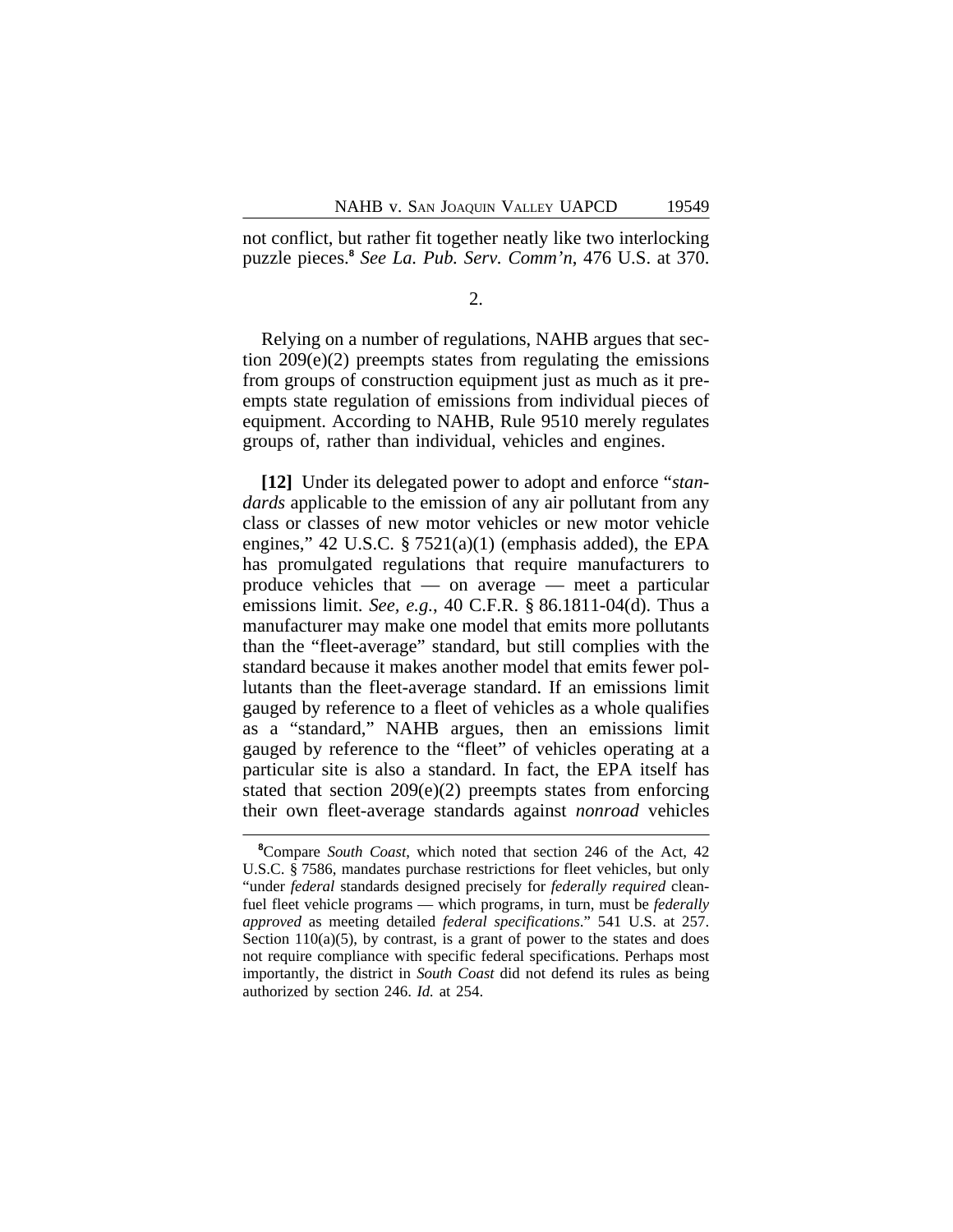like construction equipment.**<sup>9</sup>** The fact that Rule 9510 regulates groups of construction equipment rather than individual vehicles or engines is therefore irrelevant.

**[13]** We agree that Rule 9510 escapes preemption not *merely* because Rule 9510 affects groups of construction equipment rather than individual engines or vehicles. An emissions limit calculated by reference to a fleet of engines or vehicles is as much a "standard" as an emissions limit calculated by reference to an individual engine or vehicle. Rather, Rule 9510 escapes preemption because its regulation of construction equipment is indirect. Rule 9510 does not measure emissions by fleets or groups of vehicles; it measures emissions on a "facility-by-facility" basis. 42 U.S.C.  $§ 7410(a)(5)(D)$ . Its unit of measurement is the indirect source, not the fleet. It regulates development sites directly, but as the term "indirect source" implies, it regulates mobile emissions only indirectly. For that reason, the fleet-based regulations are not analogous to Rule 9510.

#### V.

**[14]** Rule 9510 is an indirect source review program that is not preempted by section 209(e) of the Clean Air Act. The district court's judgment is therefore affirmed.

#### **AFFIRMED.**

**<sup>9</sup>** *See* EPA, *Response to the Petition of American Road and Transportation Builders Association to Amend Regulations Regarding the Preemption of State Standards Regulating Emissions from Nonroad Engines* 14 (Aug. 21, 2008), Docket No. EPA-HQ-OAR-2004-0008-0921.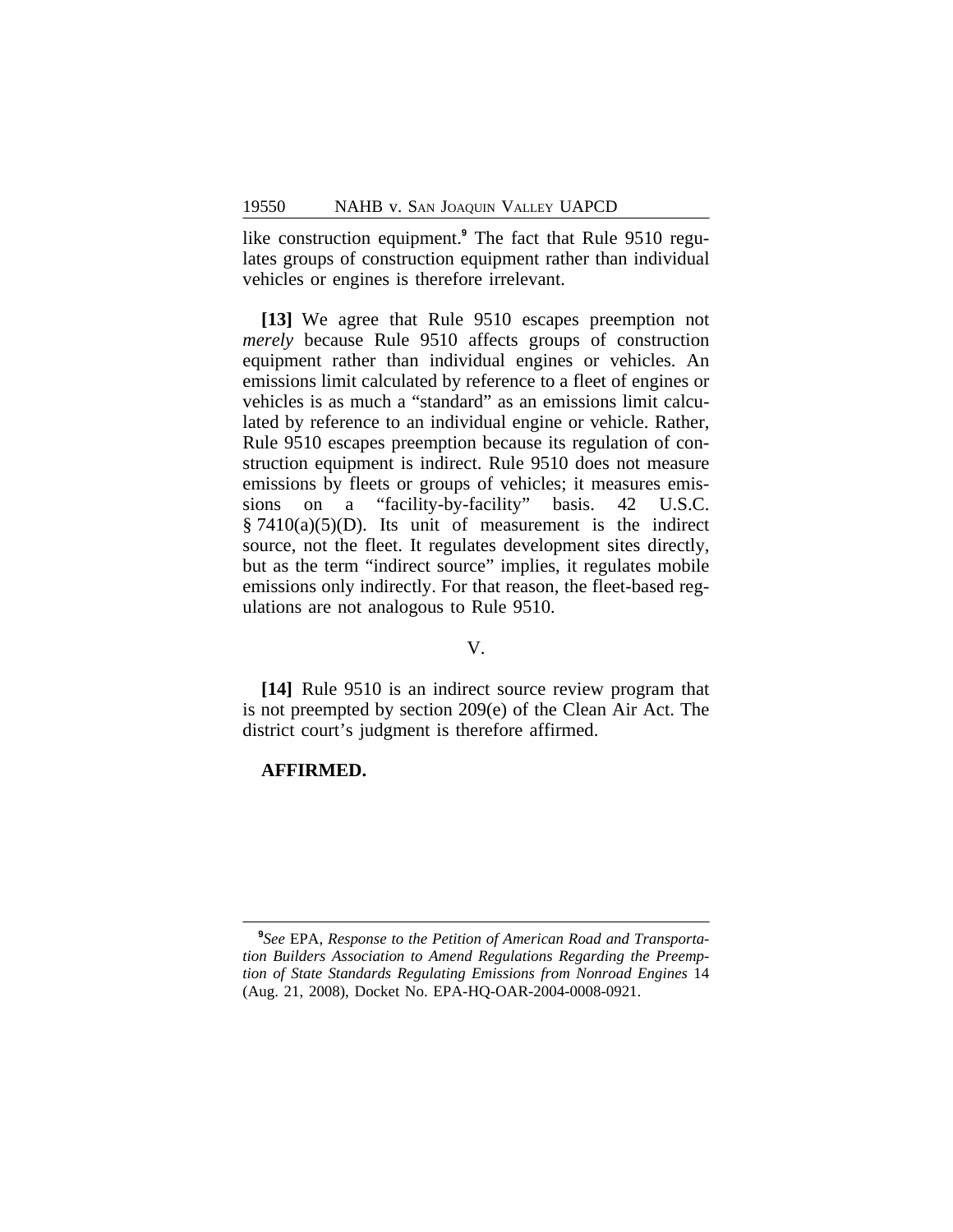N.R. SMITH, Circuit Judge, concurring in part and dissenting in part:

Though I agree with the majority opinion that  $\S 209(e)(1)$ of the Clean Air Act ("Act"), 42 U.S.C. § 7410 *et seq.*, does not preempt Rule 9510 promulgated by the San Joaquin Valley Unified Air Pollution Control District ("District"), I respectfully dissent from Parts IV and V. In my view, Rule 9510 is preempted by  $\S 209(e)(2)$  of Act because (1) the regulation does not qualify as an "indirect source review program" under  $§ 110(a)(5)$ , since it directly regulates construction equipment (which are direct emissions sources); and (2) the regulation creates an emissions control "standard" for construction equipment that has not been approved by the Environmental Protection Agency ("EPA").

I.

The Act authorizes states regulatory agencies to adopt local "implementation plans" to effectuate national air standards set by the EPA. *Id.* § 7410(a). As a general matter, states regulate stationary sources of pollution while the EPA regulates mobile sources of pollution. *See Engine Mfrs. Ass'n v. EPA*, 88 F.3d 1075, 1078-80 (D.C. Cir. 1996).

Pursuant to  $\S 110(a)(5)$  of the Act, the District adopted Rule 9510, which addresses "indirect sources" of pollution that do not fit clearly into the categories of stationary or mobile sources. *See Sierra Club v. Larson*, 2 F.3d 462, 467 (1st Cir. 1993). An "indirect source review program" is "the facility-by-facility review of indirect sources of air pollution, including such measures as are necessary to assure, or assist in assuring, that a new or modified indirect source will not attract mobile sources of air pollution" that would contribute to the exceedance of national air quality standards. 42 U.S.C.  $§ 7410(a)(5)(D).$ 

The Act defines an "indirect source" as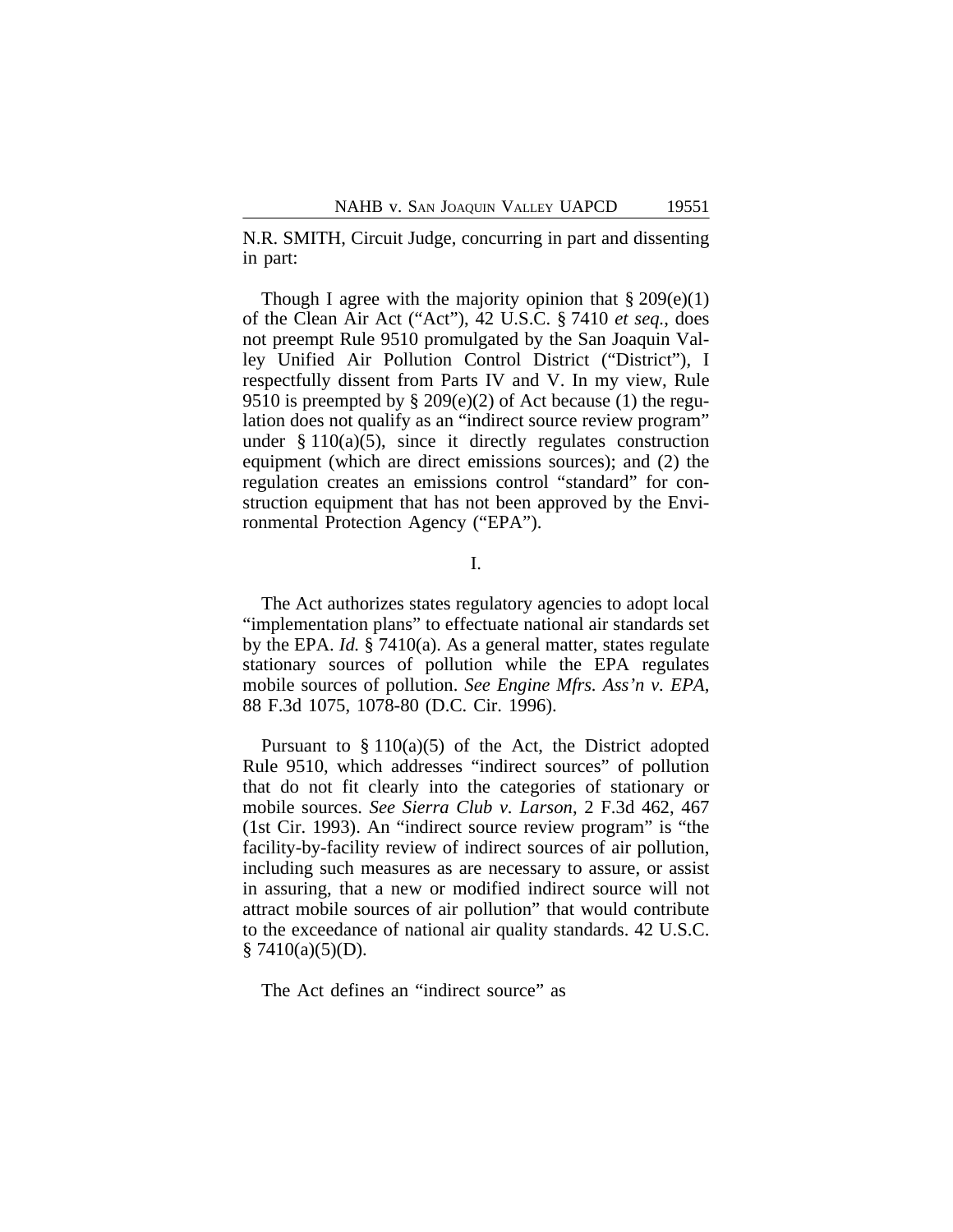a facility, building, structure, installation, real property, road, or highway which attracts, or may attract, mobile sources of pollution. Such term includes parking lots, parking garages, and other facilities subject to any measure for management of parking supply . . . . *Direct emissions sources* or facilities at, within, or associated with, any indirect source *shall not be deemed indirect sources* for the purpose of this paragraph.

## *Id.* § 7410(a)(5)(C) (emphasis added).

Absent EPA approval, the District is prohibited from "adopt[ing] and enforc[ing] standards and other requirements relating to the control of emissions" from "any nonroad vehicles or engines," other than certain new vehicles and engines referred to in section  $209(e)(1)$ . 42 U.S.C. § 7543 $(e)$ . Any standard relating to the control of nonroad vehicle emissions that the EPA has not authorized is impliedly preempted by section 209(e)(2). *Pac. Merch. Shipping Ass'n v. Goldstene*, 517 F.3d 1108, 1113 (9th Cir. 2008).

As it relates to this case, Rule 9510 requires developers, applying for certain construction permits, to create an "air impact assessment" using an approved computer model to determine how much Nitrous Oxide ("NOx") and particulate matter under 10 microns in diameter ("PM10") the developer's "construction equipment" would ordinarily produce. The computer model measures the baseline level of emissions by assessing the emissions that average California construction equipment would emit if it were used to complete the development.

From this baseline calculation, Rule 9510 requires that "exhaust emissions for construction equipment greater than [50] horsepower used or associated with the development project" be reduced by 20 percent for NOx emissions and by 45 percent for PM10 emissions. If the developer cannot meet the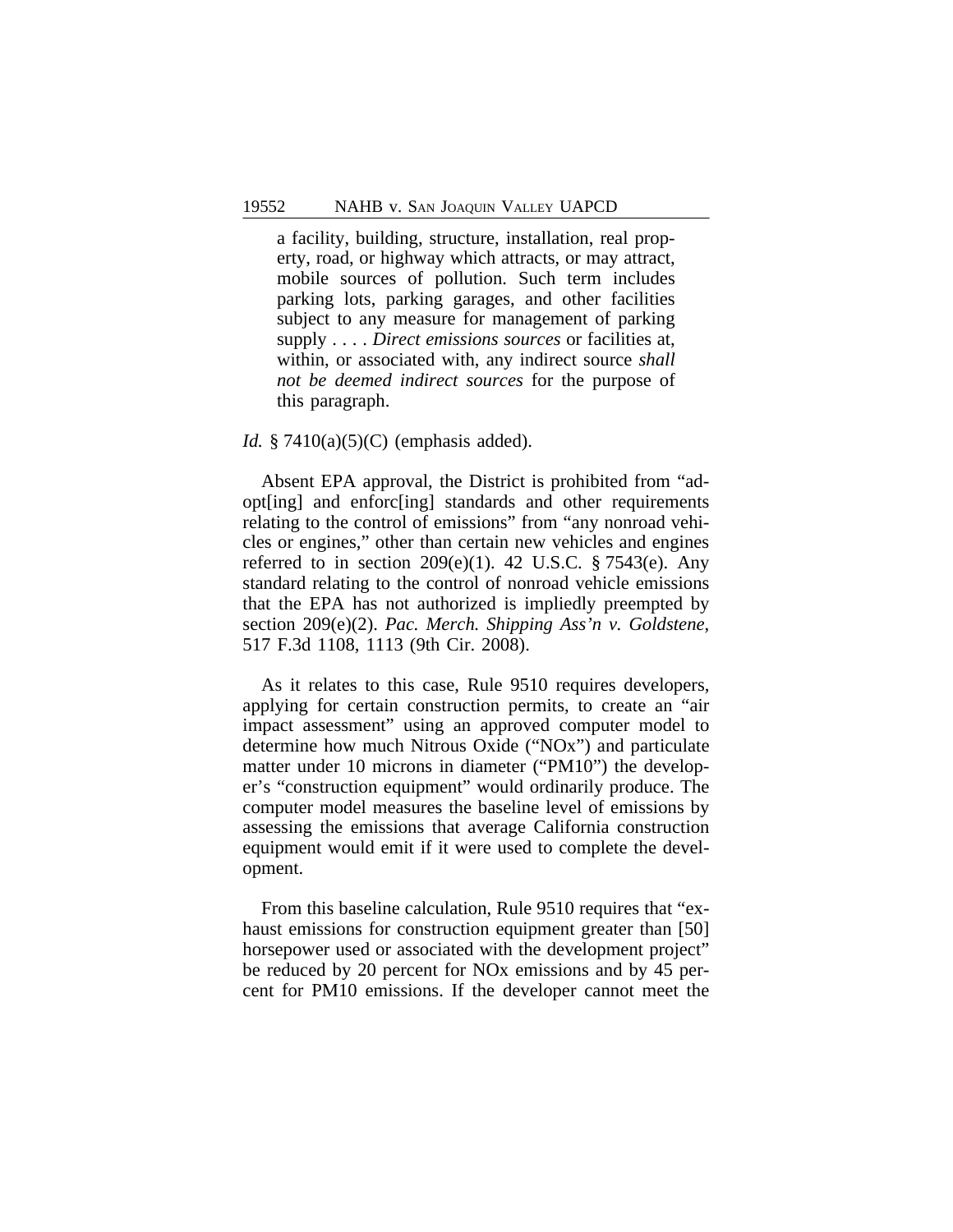reductions, he must find alternative means of compliance or pay a fine.

#### II.

Reasoning that Rule 9510 does not target direct sources apart from its regulation of a development site as a whole, the majority holds that the "plain language" of the Act affirmatively authorizes Rule 9510 as an "indirect source review program." Maj. Op. at 19545. I disagree.

Though an indirect source review program can certainly regulate direct emission sources *incident to* a broader regulatory scheme, Rule 9510 facially targets direct sources by limiting the emissions of construction equipment separate from its regulation of development sites. The "General Mitigation Requirements" under Rule 9510 provide separate NOx and PM10 emission reduction standards for (1) "*construction equipment* greater than fifty (50) horsepower used or associated with the development project" during construction, Rule 9510 § 6.1.1.1 (emphasis added); and (2) "*the project's* operational baseline" during ongoing operations, *id.* § 6.2 (emphasis added). Thus, Rule 9510 treats emissions from "construction equipment"—rather than all emissions from a development site as a whole—as the relevant unit of regulation during the initial phases of development.

Further, the Act unequivocally provides that "[d]irect emission sources . . . at, within, or associated with, any indirect source shall not be deemed indirect sources . . . ." 42 U.S.C.  $\S 7410(a)(5)(C)$ . If this provision has any meaning at all, it mandates that states cannot isolate direct emissions sources associated with an indirect source and deem them "indirect sources" subject to special regulation apart from the indirect source in the aggregate. Yet, this is precisely what Rule 9510 does—construction vehicles (direct emissions sources) are a subset of the "project" site (the indirect source). Construction vehicles do not fit the definition of an indirect source—"a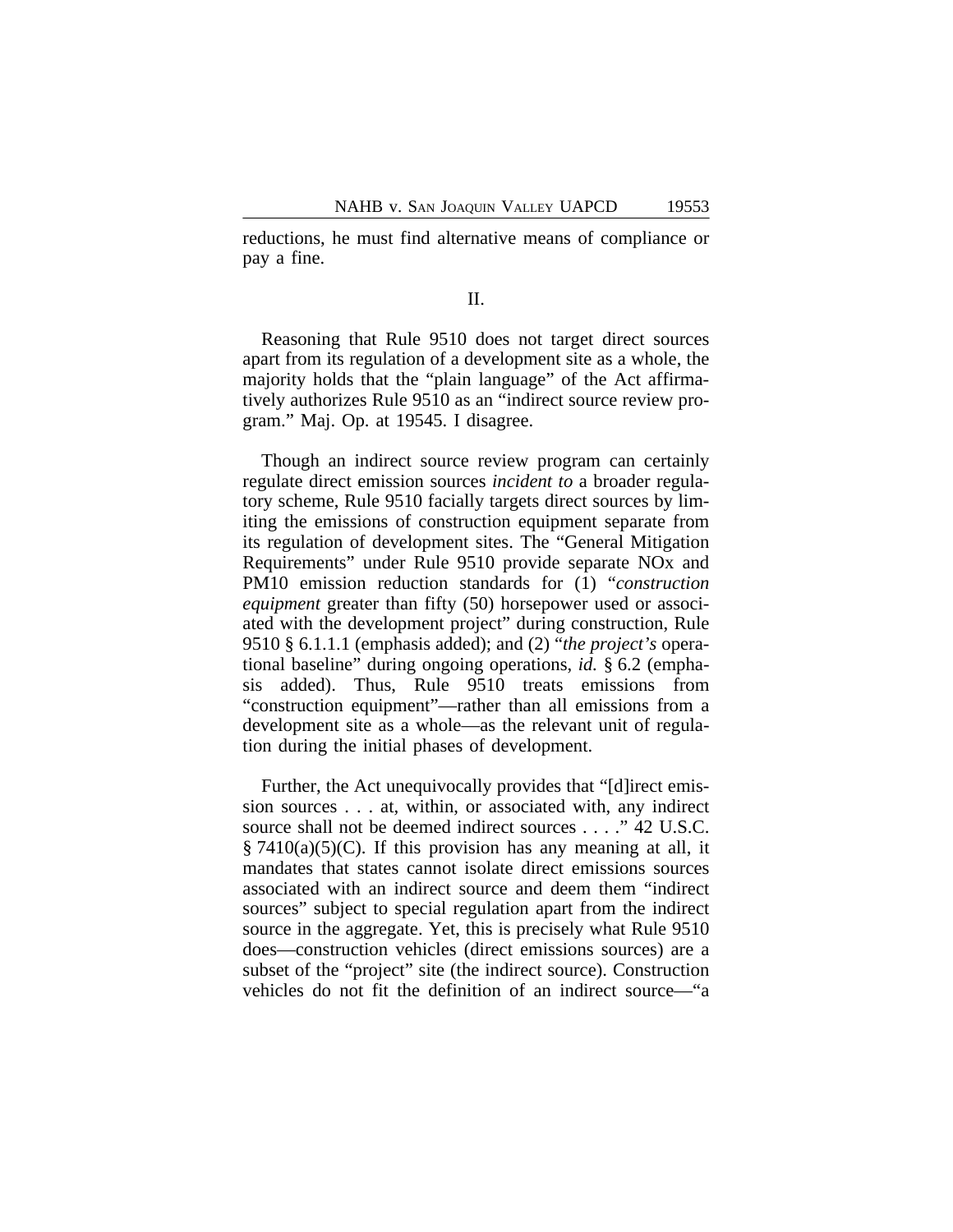facility, building, structure, installation, real property, road, or highway which attracts, or may attract, mobile sources of pollution," *id.*—so they cannot be regulated apart from the development project as a whole.**<sup>1</sup>**

The majority defends the Rule by arguing that the "baseline" and reduced emissions standards are calculated in terms of the development as a whole. But this ignores the fact that the reduced emissions standard is then imposed *exclusively* on "construction equipment"—not on the "site" or "development project." Regardless of how the standard is calculated, the Act plainly proscribes regulation of direct emission sources apart from indirect sources. The only part of Rule 9510 that applies an emissions standard to "the project," as a whole, is section 6.2, which regulates ongoing "project" emissions. But even if section 6.2, standing alone, could qualify as an indirect source review program, section 6.1.1.1 clearly does not.

Similarly, it makes no difference that the Rule applies only to "certain kinds of developments, rather than to certain kinds of construction equipment." Maj. Op. at 19544. There are no exceptions to 42 U.S.C.  $\S 7410(a)(5)(C)$  in the Act for programs that limit the universe of regulatory possibilities to only certain kinds of development projects. The bottom line is that the exhaust emissions of construction equipment on a development site *that is* subject to Rule 9510 will be isolated and separately regulated in violation of  $\S 7410(a)(5)(C)$ 's "direct emissions sources" proviso. I agree that a *development site* in contrast to a fleet of construction equipment at a development site—qualifies as an indirect source under  $\S 7410(a)(5)(C)$ . But, by imposing emissions reduction standards separately on construction equipment located on that

<sup>&</sup>lt;sup>1</sup>If Rule 9510 § 6.1.1.1 simply provided for the regulation of "the exhaust emissions *[from the development project]*," rather than from "construction equipment greater than fifty (50) horsepower used or associated with the development project," I would find no problem with the regulation.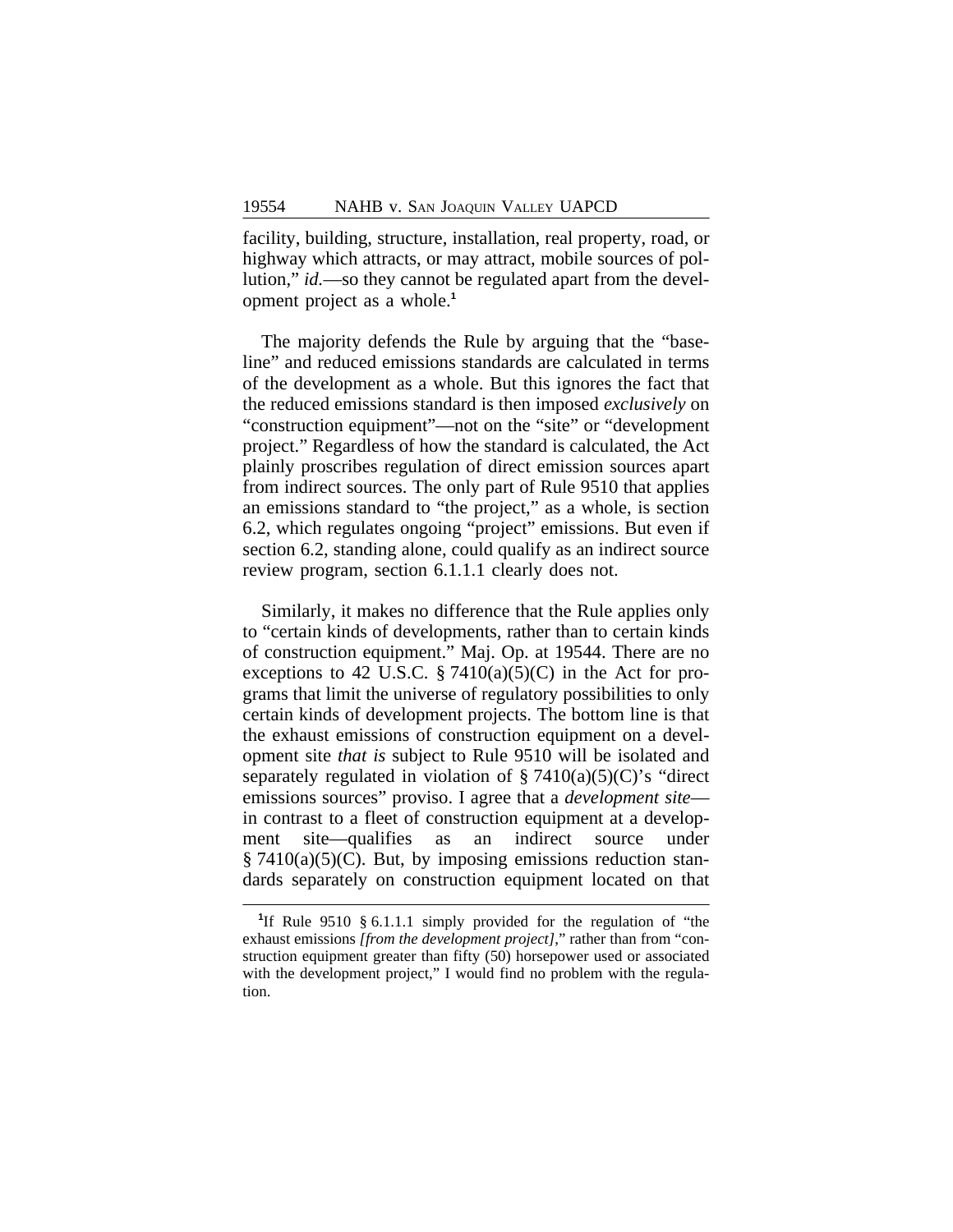site, Rule 9510 does exactly what the Act proscribes regulate direct sources by deeming them indirect sources.

## III.

The Act also preempts Rule 9510, because the Rule creates an emissions control "standard" that has not been approved by the EPA.**<sup>2</sup>** As the majority acknowledges, section 209(e)(2) creates a zone of implied preemption for "standards and other requirements relating to the control of emissions" from "any nonroad vehicles or engines." *Pacific Merchant*, 517 F.3d at 1113 (9th Cir. 2008).

In *Engine Manufacturers Ass'n v. South Coast Air Quality Management District*, 541 U.S. 246 (2004), the Supreme Court held that the Clean Air Act preempted a local rule requiring certain fleet operators—e.g., street sweepers, airport taxicabs, and solid waste collectors, among others—to purchase or lease designated low-emissions vehicles when adding or replacing vehicles in their fleets. 541 U.S. at 249- 55. Since the federal government alone may establish specific emissions standards for particular vehicles, the local rule could not establish a "standard" requiring fleet operators to buy vehicles with certain emissions characteristics. The Court explained that a "standard," for purposes of the Act, is that which requires a "vehicle or engine" not to "emit more than a certain amount of a given pollutant, . . . be equipped with a certain type of pollution-control device, or . . . have some other design feature related to the control of emissions." *Id.* at 253. In *Pacific Merchant*, we later held that a California

<sup>&</sup>lt;sup>2</sup>The EPA is currently reviewing Rule 9510, but has not yet taken final action to approve or disapprove the regulation. *See* Approval and Promulgation of Implementation Plans: 1-Hour Ozone Extreme Area Plan for San Joaquin Valley, CA, 74 Fed. Reg. 33,933, 33,937 tbl. 2 (July 14, 2009). A decision from the EPA would render our review unnecessary. As such, I would have preferred to allow that federal agency (tasked with managing indirect source review programs) to determine whether Rule 9510 comports with the relevant provisions of the Act before deciding this appeal.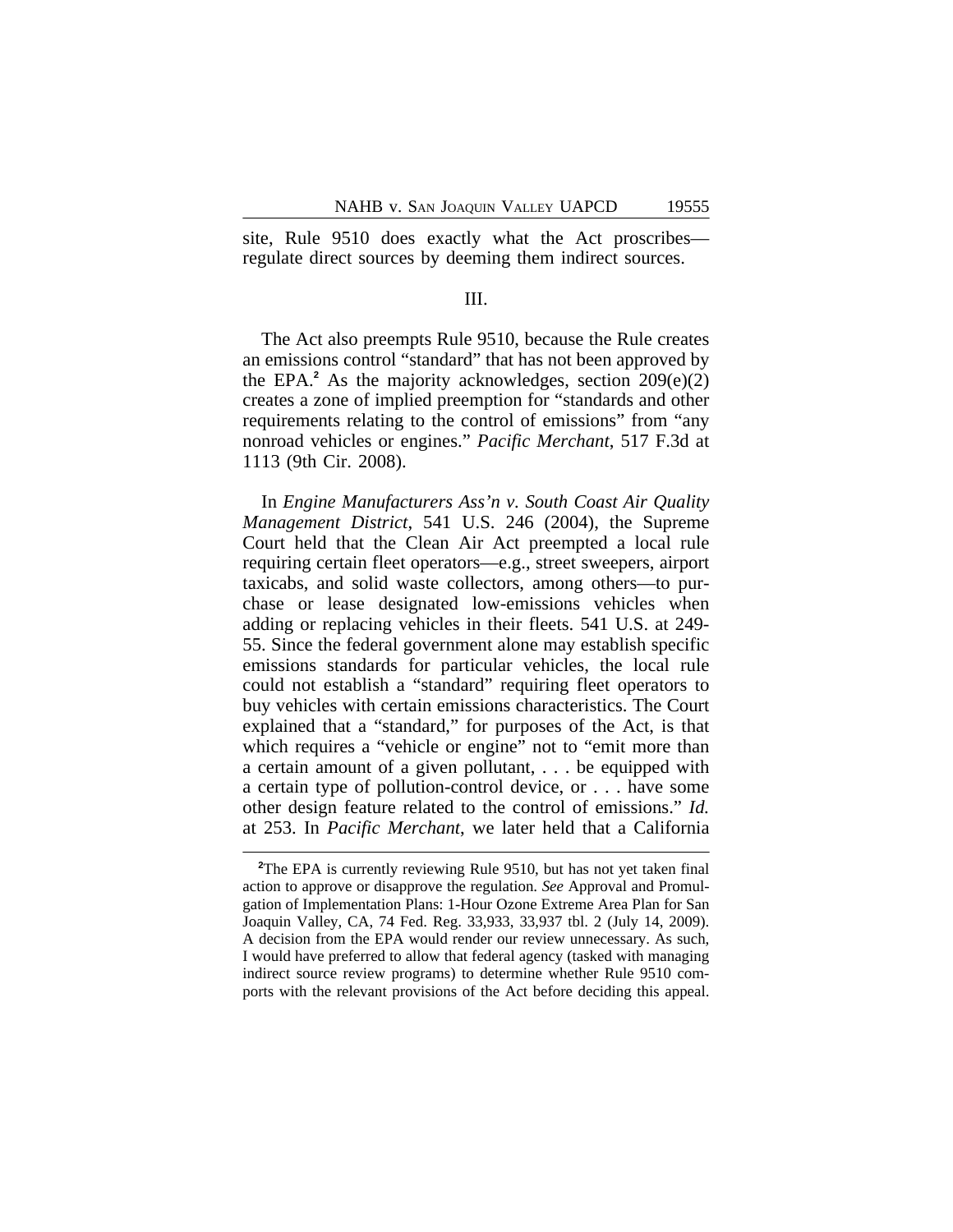regulation requiring marine vessels not to use auxiliary diesel engines "which emit levels of diesel PM, NOx, and SOx in exceedance of [specified] emission rates" established a "standard" under the definition articulated in *South Coast*. 517 F.3d at 1114 (internal quotations and alterations omitted).

No meaningful distinction exists between the regulations at issue in *South Coast* and *Pacific Merchant,* and Rule 9510. Like the regulation in *Pacific Merchant*, Rule 9510 fixes an ascertainable limit on vehicle or engine emissions. While the former required emissions "not to exceed [rates] . . . that would result had the engine used [certain specified] fuels," *Pacific Merchant*, 517 F.3d at 1112, (internal quotations omitted), the latter requires emissions not to exceed a rate calculated by subtracting certain reduction targets from the statewide average emissions rate.

Further, Rule 9510 requires emissions reductions specifically from *vehicles* or *engines* falling within their regulatory purview—not from a variety of emissions sources traditionally associated with "indirect sources." **3** Just as the regulation in *Pacific Merchant* affected any auxiliary diesel engine on an ocean-going vessel within twenty-four miles of California's coast, 517 F.3d at 1109, Rule 9510 specifically affects construction equipment over 50 horsepower located on or associated with a regulated development site. The majority ignores the plain language of Rule 9510 in concluding otherwise—in its view, the Rule "does not target vehicles or engines. It requires emissions reductions, from a development site as a whole." Maj. Op. at 19548. Yet, section 6.1.1.1 unequivocally

<sup>&</sup>lt;sup>3</sup>I reiterate that "indirect sources" include facilities, structures, real property, roads, and even parking lots that attract mobile sources of pollution, but are not *themselves* mobile or direct emissions sources. 42 U.S.C.  $§ 7410(a)(5)(C)$ . While an indirect source such as a construction site would ordinarily include a variety of direct emissions sources—large and small nonroad construction equipment, temporary or permanent facilities, generators, road vehicles, etc.—the statute only provides for their regulation in the aggregate.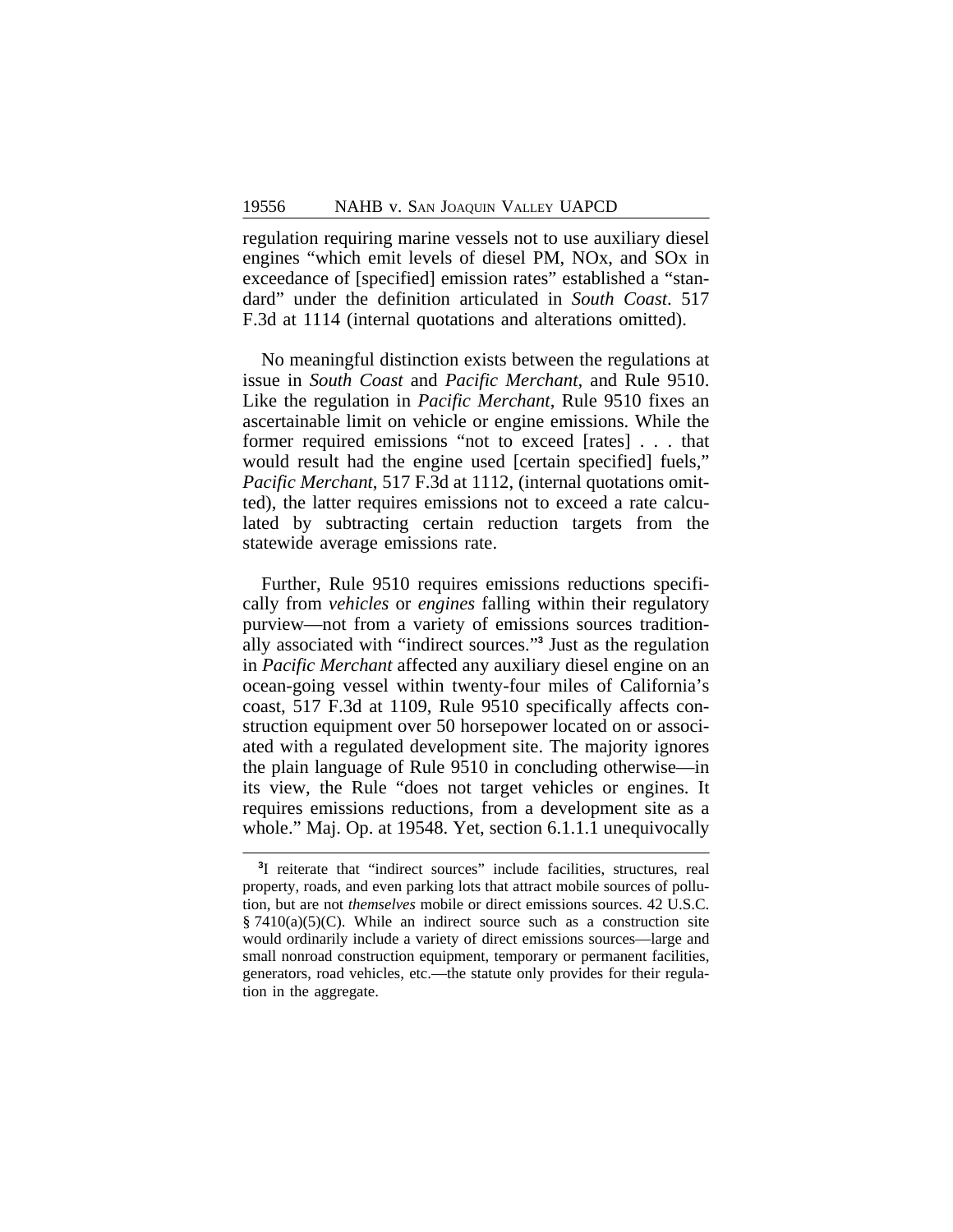requires a reduction in "exhaust emissions for *construction equipment* . . . used or associated with [a] development project." The applicable unit of regulation here is the *fleet of vehicles* rather than the "site."

It makes no difference that the regulation in *Pacific Merchant* dealt with individual engines while Rule 9510 regulates fleets of vehicles. There are no limiting caveats in either *Pacific Merchant* or *South Coast* that would permit a state regulator to do to a small group of vehicles what it could not do to a single vehicle. Indeed, the regulation struck down in *South Coast* for establishing a "standard" under section 209 regulated *fleets* of vehicles.

Moreover, Rule 9510 effectively regulates construction vehicles individually. Since the permitted emission rate under section 6.1.1.1 is not divided among a variety emissions sources at the development site—as it would be had it targeted aggregate project emissions—this section of the Rule affects only "construction vehicles." Sections 6.1.1.1 and 6.1.1.2 then impose maximum emission standards calculated as a percentage of average construction emission rates in California. Because the estimation model accounts for "the *numbers* and *types* of construction equipment that will be used," the reduction standard necessarily affects every vehicle involved in the development project.

Lastly, the notion that states can regulate fleets of vehicles also runs afoul of the entire Clean Air Act regime. From the Act's inception, Congress has delegated regulation of stationary emissions sources to the states, while reserving (since the late 1960s) regulation of *mobile* emissions sources to federal province.**<sup>4</sup>** *Engine Mfrs. Ass'n*, 88 F.3d at 1079-80. Indeed,

**<sup>4</sup>**Only California is permitted to promulgate its own emissions standards for mobile sources under certain circumstances, but Rule 9510 was not promulgated pursuant to this authority. *See Motor & Equip. Mfrs. Ass'n, Inc. v. EPA*, 627 F.2d 1095, 1109 n.26 (D.C. Cir. 1979).